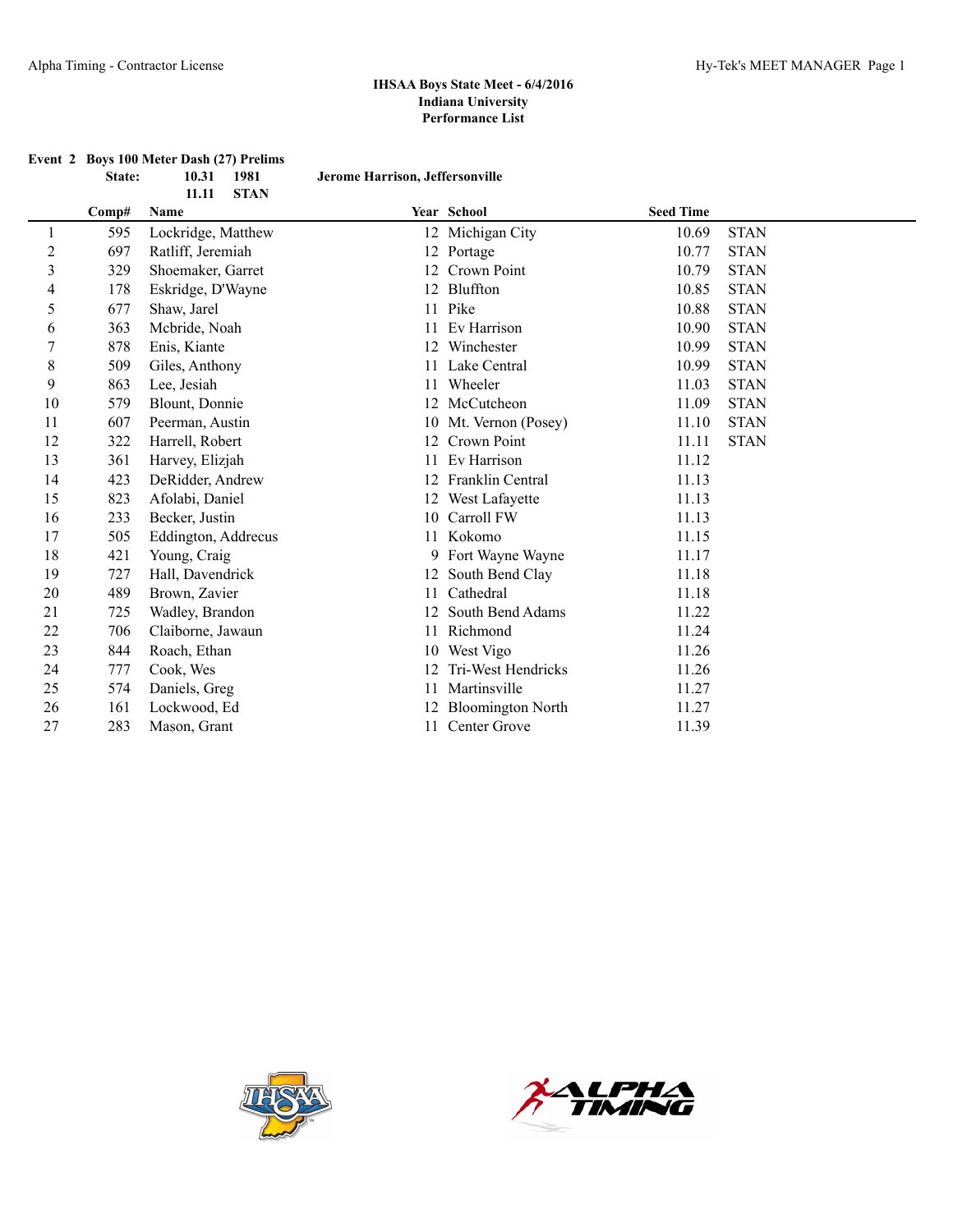|                         | State: | $0.010001$ Dayn (27) I commo<br>21.10<br>1982 | <b>Jeffrey Patrick, Gary Roosevelt</b> |                       |                  |             |
|-------------------------|--------|-----------------------------------------------|----------------------------------------|-----------------------|------------------|-------------|
|                         | Comp#  | <b>STAN</b><br>22.34<br>Name                  |                                        | Year School           | <b>Seed Time</b> |             |
| 1                       | 697    | Ratliff, Jeremiah                             |                                        | 12 Portage            | 21.87            | <b>STAN</b> |
| $\overline{c}$          | 444    | DeFoe, Michael                                |                                        | 12 Hamilton Heights   | 21.89            | <b>STAN</b> |
| $\overline{\mathbf{3}}$ | 423    | DeRidder, Andrew                              | 12                                     | Franklin Central      | 21.96            | <b>STAN</b> |
| 4                       | 178    | Eskridge, D'Wayne                             |                                        | 12 Bluffton           | 22.05            | <b>STAN</b> |
| 5                       | 648    | Gessinger, Bailey                             |                                        | 12 Northwood          | 22.11            | <b>STAN</b> |
| 6                       | 363    | Mcbride, Noah                                 | 11                                     | Ev Harrison           | 22.11            | <b>STAN</b> |
| $\overline{7}$          | 487    | Everett, Joseph                               |                                        | 12 Cardinal Ritter    | 22.14            | <b>STAN</b> |
| 8                       | 293    | Biokoro, EJ                                   | 11                                     | Chesterton            | 22.22            | <b>STAN</b> |
| 9                       | 451    | Matio, Aaron                                  | 12                                     | Hamilton SE           | 22.35            |             |
| 10                      | 329    | Shoemaker, Garret                             |                                        | 12 Crown Point        | 22.36            |             |
| 11                      | 855    | Manley, Evan                                  | 11                                     | Westfield             | 22.38            |             |
| 12                      | 119    | Richardson, Raphael                           | 11                                     | Avon                  | 22.42            |             |
| 13                      | 283    | Mason, Grant                                  |                                        | 11 Center Grove       | 22.50            |             |
| 14                      | 607    | Peerman, Austin                               |                                        | 10 Mt. Vernon (Posey) | 22.51            |             |
| 15                      | 543    | Schumpert, Adrian                             |                                        | 12 Lawrence North     | 22.60            |             |
| 16                      | 871    | Ogega, Djimmon                                | 11                                     | Whiteland             | 22.60            |             |
| 17                      | 308    | O'Neal, Steven                                |                                        | 12 Columbus East      | 22.60            |             |
| 18                      | 753    | Mappes, Andrew                                | 11                                     | Southport             | 22.62            |             |
| 19                      | 390    | Dewitt, Mitch                                 |                                        | 12 Fairfield          | 22.65            |             |
| 20                      | 745    | Rowell, Courtney                              | 11                                     | SB St Joseph          | 22.67            |             |
| 21                      | 233    | Becker, Justin                                |                                        | 10 Carroll FW         | 22.68            |             |
| 22                      | 786    | Johnson, Dylan                                |                                        | 12 Valparaiso         | 22.77            |             |
| 23                      | 421    | Young, Craig                                  |                                        | 9 Fort Wayne Wayne    | 22.86            |             |
| 24                      | 795    | Kotter, Caden                                 |                                        | 10 Vincennes Lincoln  | 22.87            |             |
| 25                      | 168    | Evans, Pierce                                 |                                        | 10 Bloomington South  | 23.23            |             |
| 26                      | 175    | Sterner, Kobe                                 |                                        | 10 Bloomington South  | 23.49            |             |
| 27                      | 767    | Tomey, Eric                                   |                                        | 11 Sullivan           | 23.64            |             |

# **Event 4 Boys 200 Meter Dash (27) Prelims**



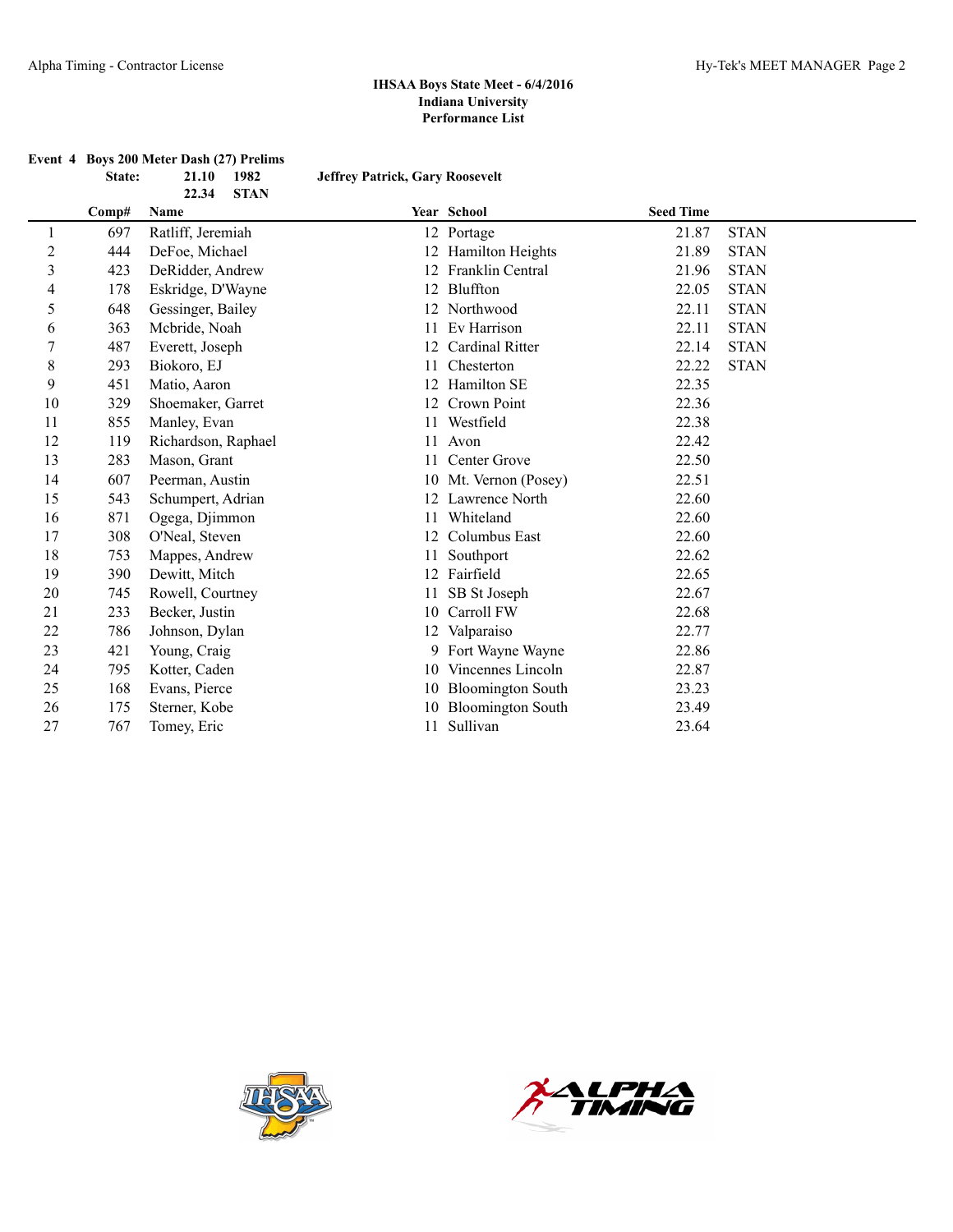|                | State: | Event 7 Boys 400 Meter Dash (27)<br>46.99<br>2002 | David Neville, Merrillville |                       |                  |             |
|----------------|--------|---------------------------------------------------|-----------------------------|-----------------------|------------------|-------------|
|                | Comp#  | 49.37<br><b>STAN</b><br>Name                      |                             | Year School           | <b>Seed Time</b> |             |
| 1              | 206    | Kirtz, Tyler                                      |                             | 12 Brownsburg         | 48.74            | <b>STAN</b> |
| $\overline{c}$ | 549    | Ferell, Chris                                     |                             | 11 Leo                | 48.77            | <b>STAN</b> |
| 3              | 792    | Sperry-Allison, Travis                            |                             | 12 Valparaiso         | 49.05            | <b>STAN</b> |
| 4              | 647    | Munson, Owen                                      | 12                          | Northwestern          | 49.13            | <b>STAN</b> |
| 5              | 684    | Maple, Jake                                       |                             | 12 Plainfield         | 49.29            | <b>STAN</b> |
| 6              | 480    | Chavis, John                                      | 12                          | <b>Bishop Chatard</b> | 49.31            | <b>STAN</b> |
| 7              | 306    | McFarland, Andrew                                 |                             | 12 Columbia City      | 49.32            | <b>STAN</b> |
| 8              | 783    | Helm, Steven                                      |                             | 12 Valparaiso         | 49.34            | <b>STAN</b> |
| 9              | 750    | Lowe, Justin                                      | 12                          | Southmont             | 49.41            |             |
| 10             | 871    | Ogega, Djimmon                                    | 11                          | Whiteland             | 49.50            |             |
| 11             | 410    | Woods, Brett                                      |                             | 12 FW Northrop        | 49.65            |             |
| 12             | 610    | Marcus, Matt                                      |                             | 11 Munster            | 49.66            |             |
| 13             | 857    | Miller, Charlie                                   |                             | 10 Westfield          | 49.68            |             |
| 14             | 645    | Zuercher, Ben                                     |                             | 11 Northridge         | 49.70            |             |
| 15             | 317    | Bowers, Jake                                      | 12                          | Covenant Chr DM       | 49.78            |             |
| 16             | 128    | Moody, John                                       |                             | 12 Batesville         | 49.87            |             |
| 17             | 101    | White, Semaj                                      |                             | 12 Anderson           | 49.88            |             |
| 18             | 585    | Robinson, Darryl                                  | 10                          | Merrillville          | 50.00            |             |
| 19             | 709    | Otley, Gabe                                       | 11                          | Roncalli              | 50.11            |             |
| 20             | 490    | Mason, Austin                                     | 12                          | Cathedral             | 50.16            |             |
| 21             | 774    | Price, Dylan                                      | 11                          | TH South Vigo         | 50.22            |             |
| 22             | 396    | Conner, Sturgeon                                  |                             | 12 Floyd Central      | 50.27            |             |
| 23             | 157    | Frazier, Bryce                                    |                             | 12 Bloomington North  | 50.31            |             |
| 24             | 703    | Walker, Desmond                                   | 11                          | Princeton             | 50.46            |             |
| 25             | 402    | Baker, Caleb                                      |                             | 11 FW North Side      | 50.57            |             |
| 26             | 386    | Rahman, Cole                                      |                             | 12 Ev Reitz Memoria   | 50.66            |             |
| 27             | 602    | Parks, Austin                                     |                             | 11 Mitchell           | 50.74            |             |



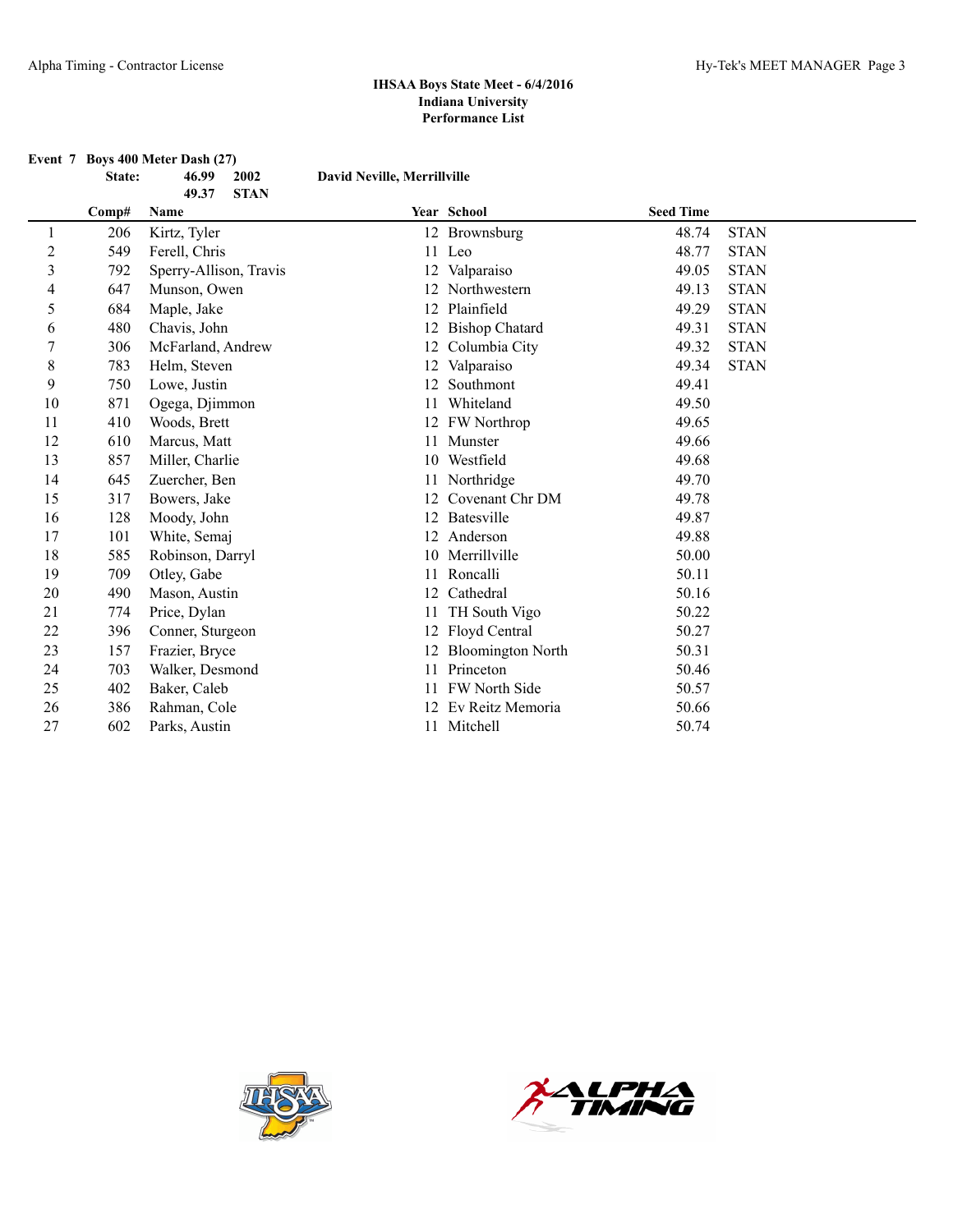**Event 9 Boys 800 Meter Run (27)**

| $1:49.25$ 2011 | <b>State:</b> |  |  | <b>Austin Mudd, Center Grove</b> |  |
|----------------|---------------|--|--|----------------------------------|--|
|----------------|---------------|--|--|----------------------------------|--|

|                         |       | 1:55.36<br><b>STAN</b>  |    |                           |                  |             |
|-------------------------|-------|-------------------------|----|---------------------------|------------------|-------------|
|                         | Comp# | Name                    |    | Year School               | <b>Seed Time</b> |             |
| 1                       | 838   | Williams, Cooper        |    | 12 West Lafayette         | 1:51.61          | <b>STAN</b> |
| $\overline{c}$          | 207   | Sathyamurthy, Hariharan | 12 | Brownsburg                | 1:52.65          | <b>STAN</b> |
| $\overline{\mathbf{3}}$ | 889   | Rigg, Oliver            |    | 12 Zionsville             | 1:53.65          | <b>STAN</b> |
| 4                       | 117   | Newbern, Tony           |    | 12 Avon                   | 1:53.88          | <b>STAN</b> |
| 5                       | 851   | Hartman, Alec           | 12 | Westfield                 | 1:54.32          | <b>STAN</b> |
| 6                       | 395   | Werling, Peter          |    | 11 Fishers                | 1:54.70          | <b>STAN</b> |
| 7                       | 591   | Adams, Jacob            |    | Michigan City             | 1:55.21          | <b>STAN</b> |
| $\,8\,$                 | 236   | Garrison, Wesley        | 12 | Carroll FW                | 1:55.23          | <b>STAN</b> |
| 9                       | 299   | Rhed, Lucas             | 12 | Chesterton                | 1:55.29          | <b>STAN</b> |
| 10                      | 675   | Ramsey, Deven           | 12 | Pike                      | 1:55.59          |             |
| 11                      | 606   | Wood, Brisco            |    | Mt. Vernon Forty          | 1:55.79          |             |
| 12                      | 182   | Reckard, Jared          | 12 | Bluffton                  | 1:56.33          |             |
| 13                      | 676   | Richardson, Noah        | 12 | Pike                      | 1:56.58          |             |
| 14                      | 707   | Meyer, Wesley           |    | 12 Rochester              | 1:56.80          |             |
| 15                      | 700   | Will, Brandon           |    | 11 Portage                | 1:56.82          |             |
| 16                      | 861   | Miller, Derek           |    | Westview                  | 1:56.97          |             |
| 17                      | 768   | Vaquero, Seth           | 11 | Tell City                 | 1:57.34          |             |
| 18                      | 274   | Fill, Nathan            | 12 | Center Grove              | 1:57.36          |             |
| 19                      | 434   | McGaha, Chandler        | 11 | <b>Franklin Community</b> | 1:57.64          |             |
| 20                      | 341   | Pursch, Shane           | 10 | <b>Culver Academies</b>   | 1:57.88          |             |
| 21                      | 663   | Cole, Nathan            | 12 | Peru                      | 1:58.03          |             |
| 22                      | 316   | Steward, Chandler       | 12 | Columbus North            | 1:58.09          |             |
| 23                      | 496   | Kaiser, Corbin          |    | Jasper                    | 1:58.76          |             |
| 24                      | 151   | Bentz, Isaac            | 12 | <b>Bloomington North</b>  | 1:58.81          |             |
| 25                      | 759   | Bland, Chase            |    | Southridge                | 1:59.44          |             |
| 26                      | 304   | Blundell, Nick          | 12 | Cloverdale                | 2:00.15          |             |
| 27                      | 210   | McCullough, Jake        |    | 12 Brownstown Central     | 2:00.22          |             |



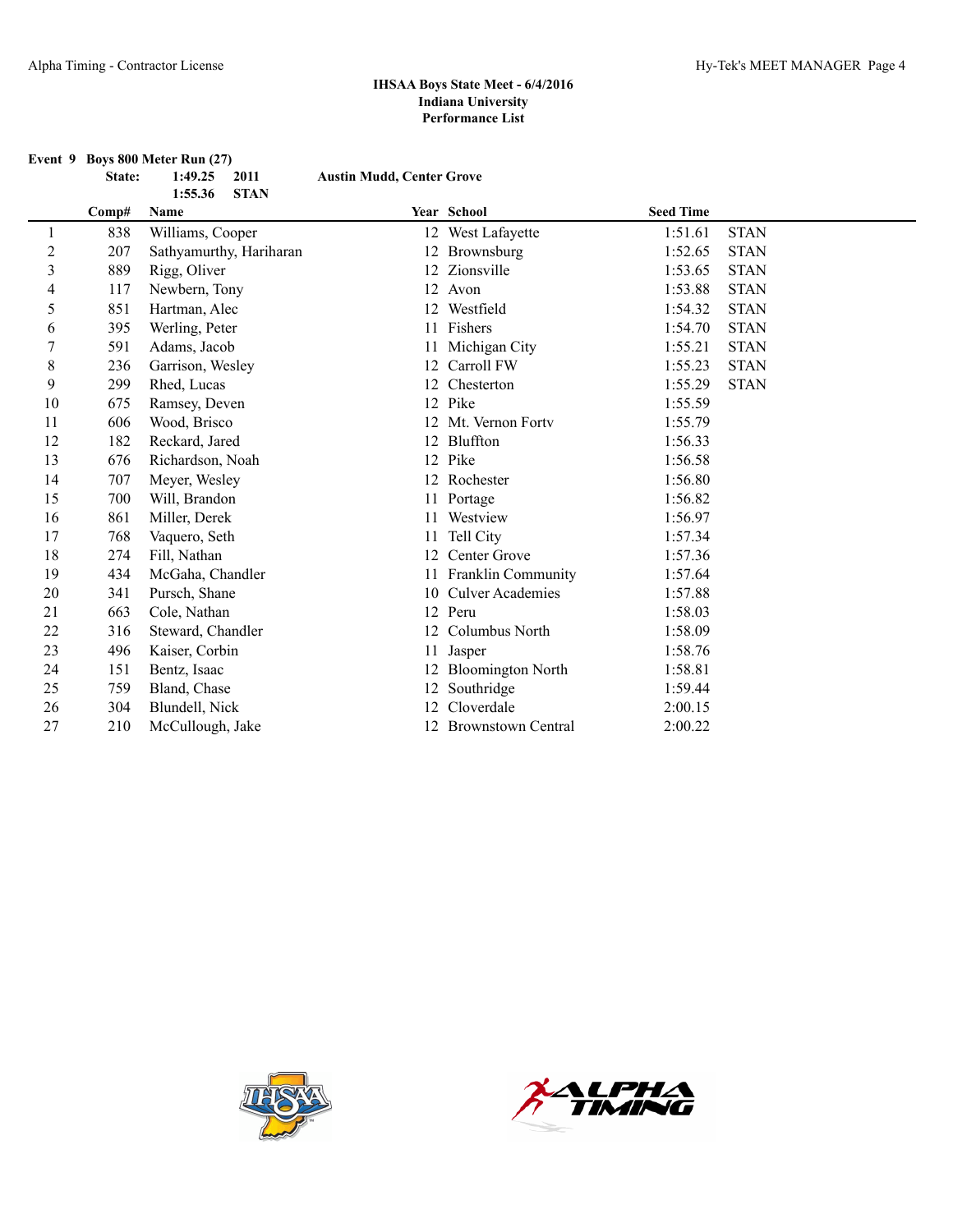|                | State: | <b>Event 5 Boys 1600 Meter Run (27)</b><br>4:03.00<br>2011 | <b>Austin Mudd, Center Grove</b> |                       |                  |             |
|----------------|--------|------------------------------------------------------------|----------------------------------|-----------------------|------------------|-------------|
|                | Comp#  | 4:17.47<br><b>STAN</b><br>Name                             |                                  | Year School           | <b>Seed Time</b> |             |
| 1              | 230    | Veatch, Ben                                                |                                  | 12 Carmel             | 4:08.96          | <b>STAN</b> |
| $\overline{2}$ | 446    | Fendel, Gabe                                               |                                  | 10 Hamilton SE        | 4:10.22          | <b>STAN</b> |
| 3              | 463    | Law, Brayden                                               |                                  | 12 Homestead          | 4:14.38          | <b>STAN</b> |
| 4              | 400    | Ehlers, David                                              |                                  | 12 FW Conc Lutheran   | 4:16.24          | <b>STAN</b> |
| 5              | 707    | Meyer, Wesley                                              |                                  | 12 Rochester          | 4:16.82          | <b>STAN</b> |
| 6              | 815    | Glogovsky, Owen                                            |                                  | 12 Warsaw Community   | 4:17.89          |             |
| 7              | 609    | Keslin, Tyler                                              |                                  | 12 Munster            | 4:19.06          |             |
| $\,$ 8 $\,$    | 701    | Perkins, Josh                                              |                                  | 12 Prairie Heights    | 4:19.54          |             |
| 9              | 718    | McIntire, Bailey                                           | 11                               | South Adams           | 4:19.97          |             |
| 10             | 749    | Long, Brooks                                               | 11                               | Southmont             | 4:20.34          |             |
| 11             | 658    | Jones, Parker                                              |                                  | 11 Pendleton Heights  | 4:20.54          |             |
| 12             | 696    | Quinones, Dillon                                           |                                  | 11 Portage            | 4:21.07          |             |
| 13             | 519    | Flannery, Bryan                                            |                                  | 12 LaPorte            | 4:21.20          |             |
| 14             | 608    | Burgwald, Theo                                             |                                  | 12 Munster            | 4:22.39          |             |
| 15             | 243    | Meyer, Carter                                              | 11                               | Carroll FW            | 4:22.54          |             |
| 16             | 387    | Schadler, Matthew                                          |                                  | 10 Ev Reitz Memoria   | 4:22.63          |             |
| 17             | 126    | Kaiser, Jordan                                             |                                  | 10 Barr Reeve         | 4:23.31          |             |
| 18             | 605    | Rush, Aaron                                                |                                  | 12 Mt. Vernon Forty   | 4:23.34          |             |
| 19             | 702    | Niederhaus, Justin                                         |                                  | 10 Princeton          | 4:23.74          |             |
| 20             | 662    | Tansy, John Liam                                           |                                  | 12 Perry Meridian     | 4:23.88          |             |
| 21             | 193    | Chudy, Cole                                                |                                  | 12 Brown County       | 4:24.18          |             |
| 22             | 337    | Dunlap, Zach                                               | 11                               | Culver Academies      | 4:26.72          |             |
| 23             | 711    | Stamm, Jacob                                               | 12                               | Seton Catholic        | 4:27.31          |             |
| 24             | 443    | Pine, Ethan                                                | 10                               | Greenwood             | 4:28.80          |             |
| 25             | 433    | Campbell, Josh                                             |                                  | 10 Franklin Community | 4:29.19          |             |
| 26             | 713    | Reynolds, Clay                                             |                                  | 12 Shakamak           | 4:30.23          |             |
| 27             | 775    | Turman, James                                              |                                  | 10 TH South Vigo      | 4:33.04          |             |



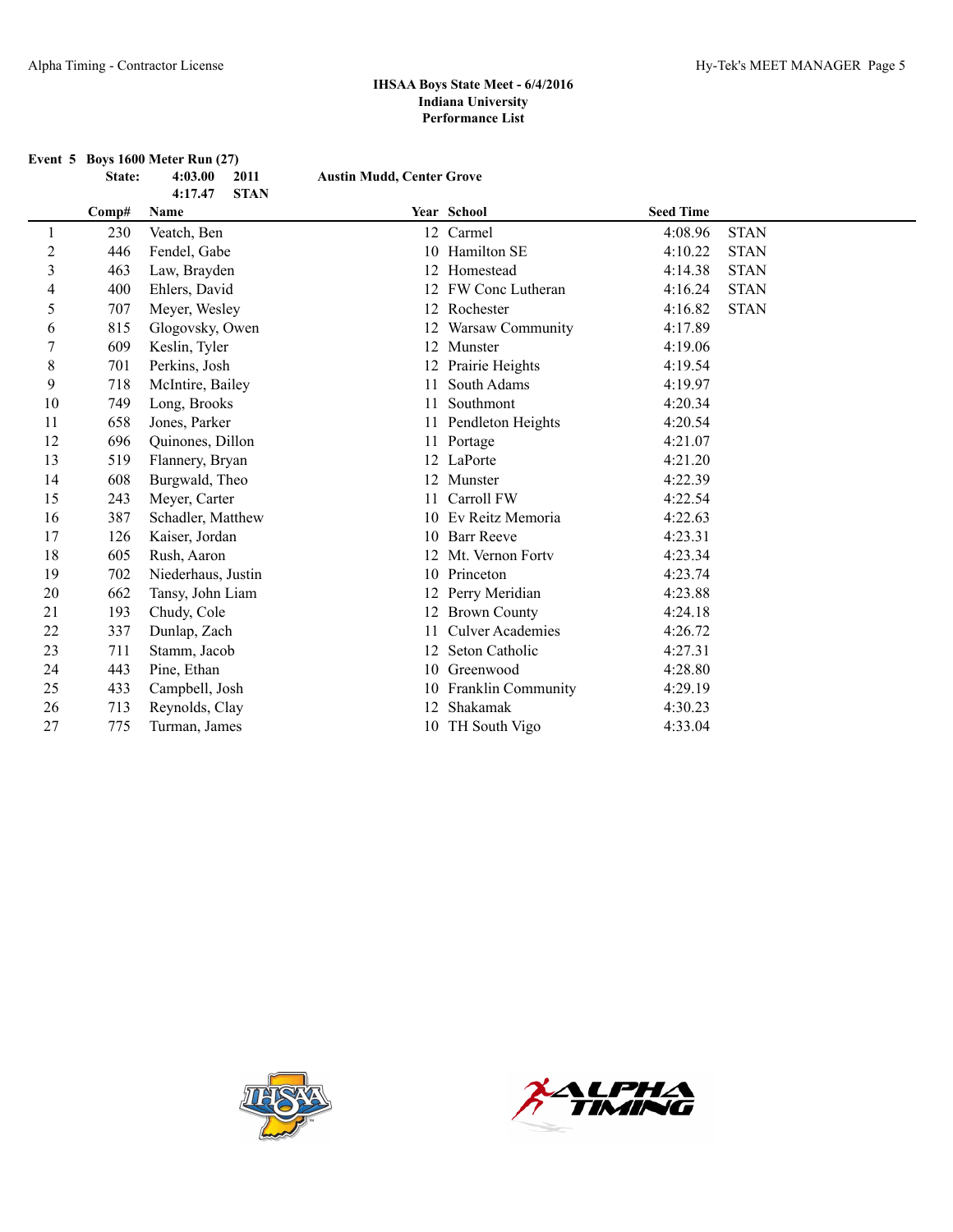|                | State: | Event 10 Boys 3200 Meter Run (27)<br>8:51.15<br>2012 | <b>Futsum Zienasellassie, North Central</b> |                      |                  |             |
|----------------|--------|------------------------------------------------------|---------------------------------------------|----------------------|------------------|-------------|
|                |        | <b>STAN</b><br>9:17.52                               |                                             |                      |                  |             |
|                | Comp#  | Name                                                 |                                             | Year School          | <b>Seed Time</b> |             |
| 1              | 230    | Veatch, Ben                                          |                                             | 12 Carmel            | 9:05.40          | <b>STAN</b> |
| $\overline{c}$ | 831    | Johnson, Evan                                        |                                             | 12 West Lafayette    | 9:15.28          | <b>STAN</b> |
| 3              | 463    | Law, Brayden                                         |                                             | 12 Homestead         | 9:15.69          | <b>STAN</b> |
| 4              | 488    | Wehrle, Max                                          | 12                                          | Cardinal Ritter      | 9:16.20          | <b>STAN</b> |
| 5              | 604    | Noble, Christian                                     |                                             | 12 Mt. Vernon Fortv  | 9:18.90          |             |
| 6              | 454    | Wagoner, Ben                                         | 11                                          | Hamilton SE          | 9:19.55          |             |
| 7              | 235    | Clements, Cameron                                    |                                             | 12 Carroll FW        | 9:20.03          |             |
| 8              | 658    | Jones, Parker                                        |                                             | 11 Pendleton Heights | 9:20.32          |             |
| 9              | 780    | Dalton, Danny                                        |                                             | 12 Valparaiso        | 9:23.67          |             |
| 10             | 558    | Fleming, Alec                                        |                                             | 10 Lowell            | 9:24.43          |             |
| 11             | 411    | Jennings, Roman                                      |                                             | 11 Fort Wayne Snider | 9:24.69          |             |
| 12             | 184    | Coffey, David                                        |                                             | 12 Brebeuf Jesuit    | 9:27.19          |             |
| 13             | 127    | Perkins, Jarit                                       |                                             | 12 Barr Reeve        | 9:28.37          |             |
| 14             | 655    | Eckstein, Curtis                                     |                                             | Oldenburg Academy    | 9:28.54          |             |
| 15             | 302    | Stidam, Skylar                                       | 10                                          | Christian Acad       | 9:30.58          |             |
| 16             | 391    | Miller, Landon                                       |                                             | 11 Fairfield         | 9:31.50          |             |
| 17             | 183    | Magallanes, Julien                                   |                                             | 12 Borden            | 9:32.07          |             |
| 18             | 862    | Yoder, Matthew                                       |                                             | 10 Westview          | 9:33.01          |             |
| 19             | 557    | Boyer, Hunter                                        |                                             | 11 Lowell            | 9:34.15          |             |
| 20             | 708    | Pugh, Eli                                            |                                             | 12 Rochester         | 9:34.40          |             |
| 21             | 711    | Stamm, Jacob                                         |                                             | 12 Seton Catholic    | 9:34.48          |             |
| 22             | 852    | Henthorn, Sam                                        |                                             | 12 Westfield         | 9:34.63          |             |
| 23             | 277    | Hodges, JT                                           | 9                                           | Center Grove         | 9:35.24          |             |
| 24             | 169    | Franklin, Evan                                       |                                             | 12 Bloomington South | 9:35.65          |             |
| 25             | 646    | Trout, Cam                                           |                                             | 12 Northview         | 9:36.23          |             |
| 26             | 644    | Sandt, Conner                                        |                                             | 12 Northridge        | 9:36.81          |             |
| 27             | 716    | Stephens, Cameron                                    |                                             | 11 Silver Creek      | 9:40.57          |             |



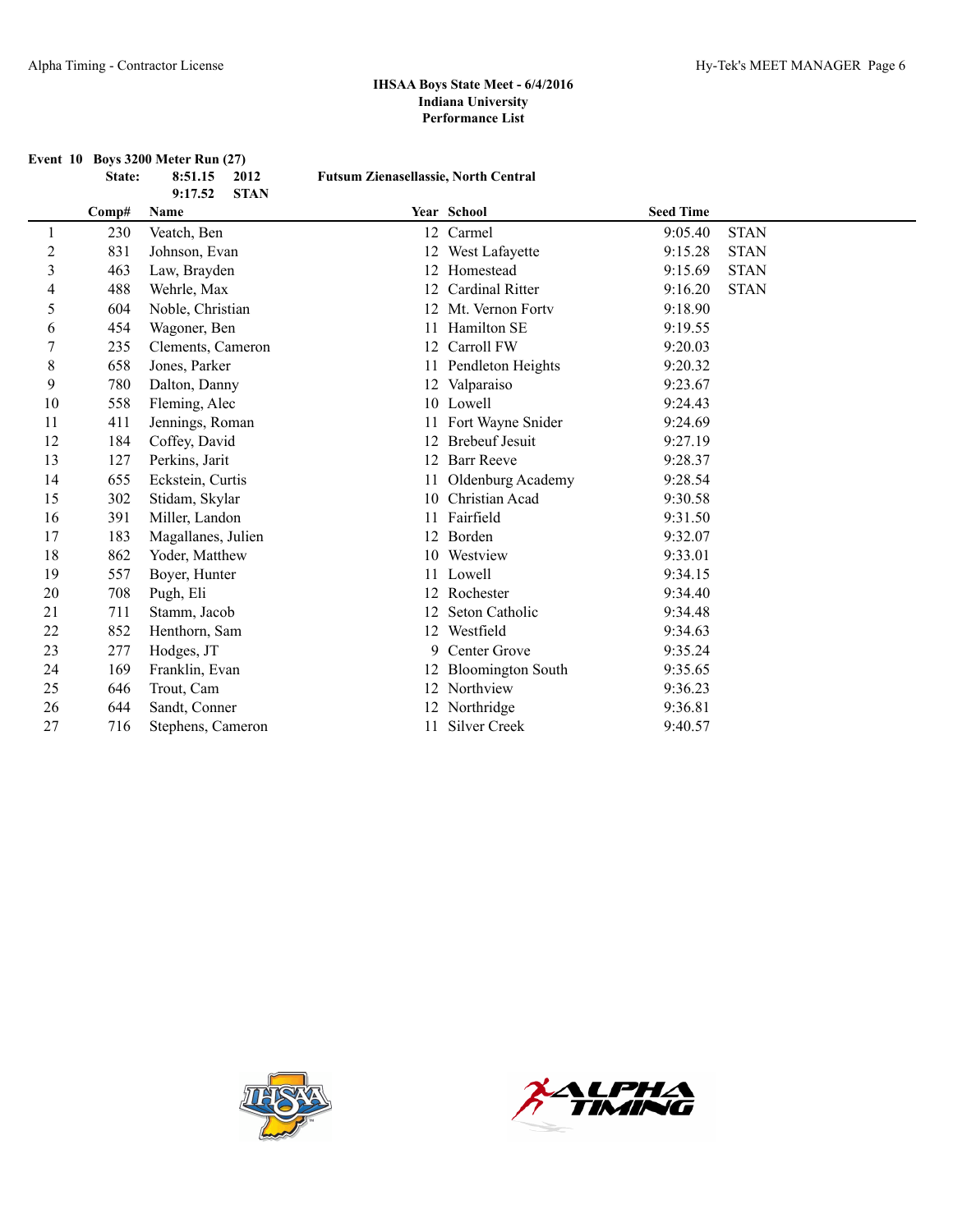**Event 3 Boys 110 Meter Hurdles (27) Prelims**

|  | State: | 13.64 1976 |  | Jerry Hill, Arsenal Technical |
|--|--------|------------|--|-------------------------------|
|--|--------|------------|--|-------------------------------|

|    |       | <b>STAN</b><br>14.87    |    |                     |                  |             |
|----|-------|-------------------------|----|---------------------|------------------|-------------|
|    | Comp# | Name                    |    | Year School         | <b>Seed Time</b> |             |
| 1  | 596   | Smallwood, Makiyah      |    | 11 Michigan City    | 14.20            | <b>STAN</b> |
| 2  | 689   | Finley, Daveon          |    | 11 Portage          | 14.28            | <b>STAN</b> |
| 3  | 444   | DeFoe, Michael          |    | 12 Hamilton Heights | 14.55            | <b>STAN</b> |
| 4  | 793   | Staples, Ben            |    | Valparaiso          | 14.62            | <b>STAN</b> |
| 5  | 300   | Tuzinski, Colton        | 12 | Chesterton          | 14.63            | <b>STAN</b> |
| 6  | 142   | Evans, Chris            |    | 12 Ben Davis        | 14.70            | <b>STAN</b> |
| 7  | 360   | Felton, David           |    | Ev Harrison         | 14.71            | <b>STAN</b> |
| 8  | 714   | French, DeShaun         | 12 | Shelbyville         | 14.73            | <b>STAN</b> |
| 9  | 518   | Thompson, Sean          |    | 12 Lapel            | 14.76            | <b>STAN</b> |
| 10 | 492   | Cathey, Fred            |    | 12 Northwest        | 14.82            | <b>STAN</b> |
| 11 | 650   | Parker, Derek           |    | Northwood           | 14.83            | <b>STAN</b> |
| 12 | 441   | Sanchez, Josuel         | 11 | Goshen              | 14.85            | <b>STAN</b> |
| 13 | 408   | Stephens, Bruce (Bijay) |    | 12 FW Northrop      | 14.86            | <b>STAN</b> |
| 14 | 522   | Jones, Rashawn          |    | 12 Lawrence Central | 14.94            |             |
| 15 | 876   | Morales, Alex           | 11 | Whitko              | 14.98            |             |
| 16 | 540   | Myers, Kivahni          | 12 | Lawrence North      | 14.98            |             |
| 17 | 715   | Gonzalez, Tremaine      | 10 | Silver Creek        | 15.01            |             |
| 18 | 347   | Saylor, Mason           |    | Edgewood            | 15.11            |             |
| 19 | 850   | Fletcher, Martell       | 12 | Westfield           | 15.15            |             |
| 20 | 315   | Perry, Triston          |    | Columbus North      | 15.15            |             |
| 21 | 401   | Koenemann, Alex         |    | FW Conc Lutheran    | 15.16            |             |
| 22 | 452   | Norris, Madison         | 10 | Hamilton SE         | 15.17            |             |
| 23 | 241   | Johnson, Kaleb          | 12 | Carroll FW          | 15.17            |             |
| 24 | 305   | Kaeff, Tyler            | 10 | Cloverdale          | 15.25            |             |
| 25 | 431   | Wilkins, Raekwon        |    | Franklin Central    | 15.31            |             |
| 26 | 705   | Ettel, Tyler            |    | Providence          | 15.45            |             |
| 27 | 704   | Wildt, Joe              |    | 12 Princeton        | 15.47            |             |



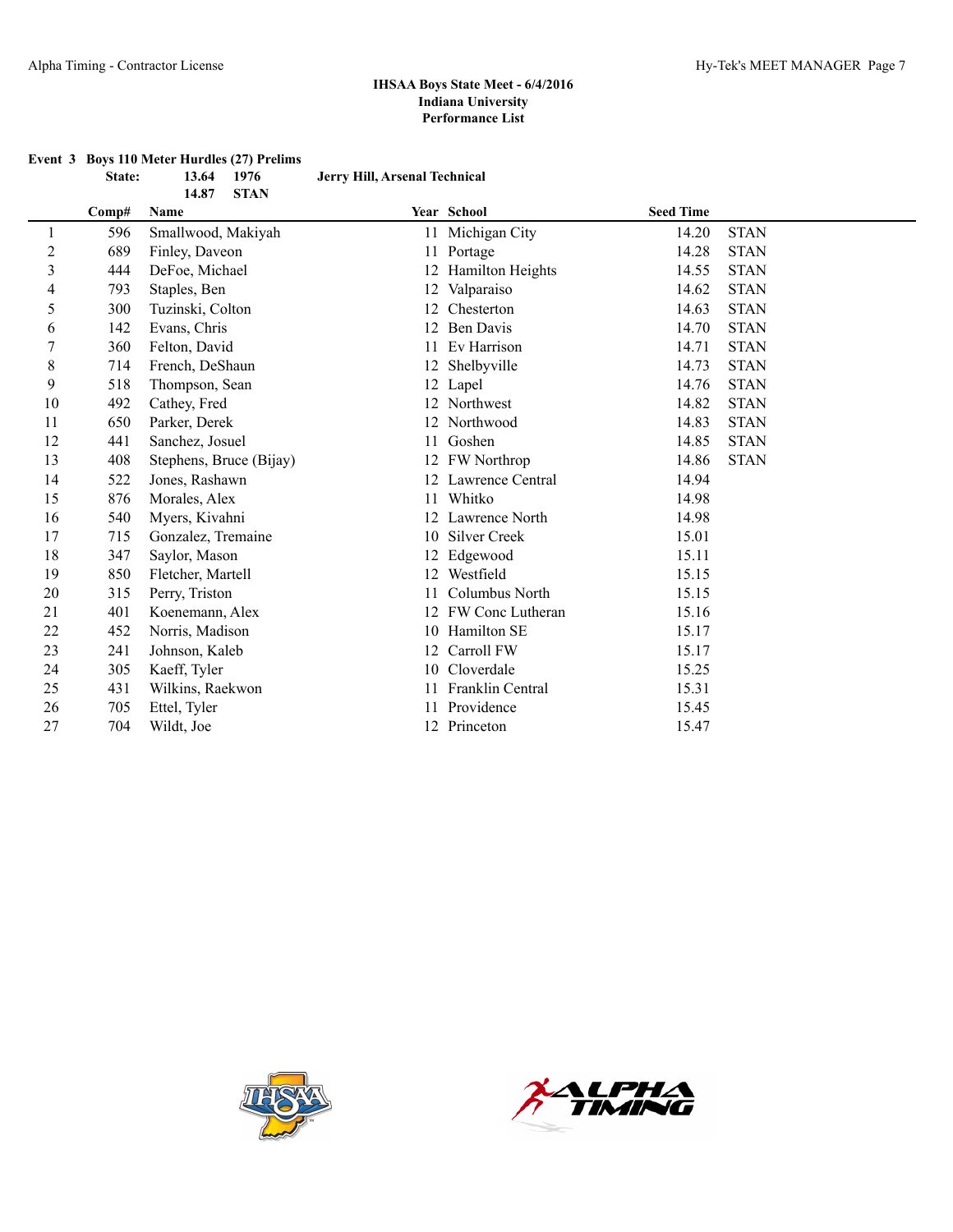|                | State: | 36.26<br>2007               | <b>Bryce Brown, Harrison</b> |                      |                  |             |
|----------------|--------|-----------------------------|------------------------------|----------------------|------------------|-------------|
|                |        | 38.82<br><b>STAN</b>        |                              | Year School          | <b>Seed Time</b> |             |
|                | Comp#  | Name                        |                              |                      |                  |             |
| 1              | 596    | Smallwood, Makiyah          |                              | 11 Michigan City     | 38.36            | <b>STAN</b> |
| $\overline{c}$ | 408    | Stephens, Bruce (Bijay)     |                              | 12 FW Northrop       | 38.47            | <b>STAN</b> |
| $\mathfrak{Z}$ | 231    | Walker, Jalen               | 11                           | Carmel               | 38.51            | <b>STAN</b> |
| 4              | 518    | Thompson, Sean              |                              | 12 Lapel             | 38.59            | <b>STAN</b> |
| 5              | 546    | Tunstall, Dushawn           |                              | 12 Lawrence North    | 38.70            | <b>STAN</b> |
| 6              | 401    | Koenemann, Alex             | 12                           | FW Conc Lutheran     | 38.70            | <b>STAN</b> |
| 7              | 581    | Jones, Thomas               | 12                           | Merrillville         | 38.71            | <b>STAN</b> |
| 8              | 812    | Armey, Ross                 |                              | 12 Warsaw Community  | 38.83            |             |
| 9              | 650    | Parker, Derek               |                              | 12 Northwood         | 38.88            |             |
| 10             | 823    | Afolabi, Daniel             | 12                           | West Lafayette       | 38.89            |             |
| 11             | 278    | Hohlt, Jackson              | 12                           | Center Grove         | 38.91            |             |
| 12             | 635    | Maguire, Cole               |                              | 10 North Central In  | 39.01            |             |
| 13             | 441    | Sanchez, Josuel             | 11                           | Goshen               | 39.03            |             |
| 14             | 177    | Carter, Desmond             | 12                           | Bluffton             | 39.12            |             |
| 15             | 756    | Straub, Charlie             |                              | 12 Southport         | 39.13            |             |
| 16             | 432    | Barnett, Samuel             | 11                           | Franklin Community   | 39.15            |             |
| 17             | 847    | Dessing, Cameron            |                              | 12 Western           | 39.18            |             |
| 18             | 420    | Daniels, Zach               |                              | 11 Fort Wayne Wayne  | 39.28            |             |
| 19             | 622    | Garner, Jalen               |                              | 12 Noblesville       | 39.31            |             |
| 20             | 309    | Ables, Bryce                |                              | 12 Columbus North    | 39.58            |             |
| 21             | 360    | Felton, David               |                              | 11 Ev Harrison       | 39.73            |             |
| 22             | 689    | Finley, Daveon              |                              | 11 Portage           | 39.91            |             |
| 23             | 381    | Williams-Jackson, Nathaniel |                              | 10 Evansville North  | 39.97            |             |
| 24             | 704    | Wildt, Joe                  |                              | 12 Princeton         | 40.58            |             |
| 25             | 305    | Kaeff, Tyler                |                              | 10 Cloverdale        | 40.75            |             |
| 26             | 656    | Smith, Jaxton               |                              | 12 Orleans           | 41.05            |             |
| 27             | 164    | Budde, Kaleb                |                              | 11 Bloomington South | 41.06            |             |

## **Event 8 Boys 300 Meter Hurdles (27) State: 36.26 2007 Bryce Brown, Harrison**



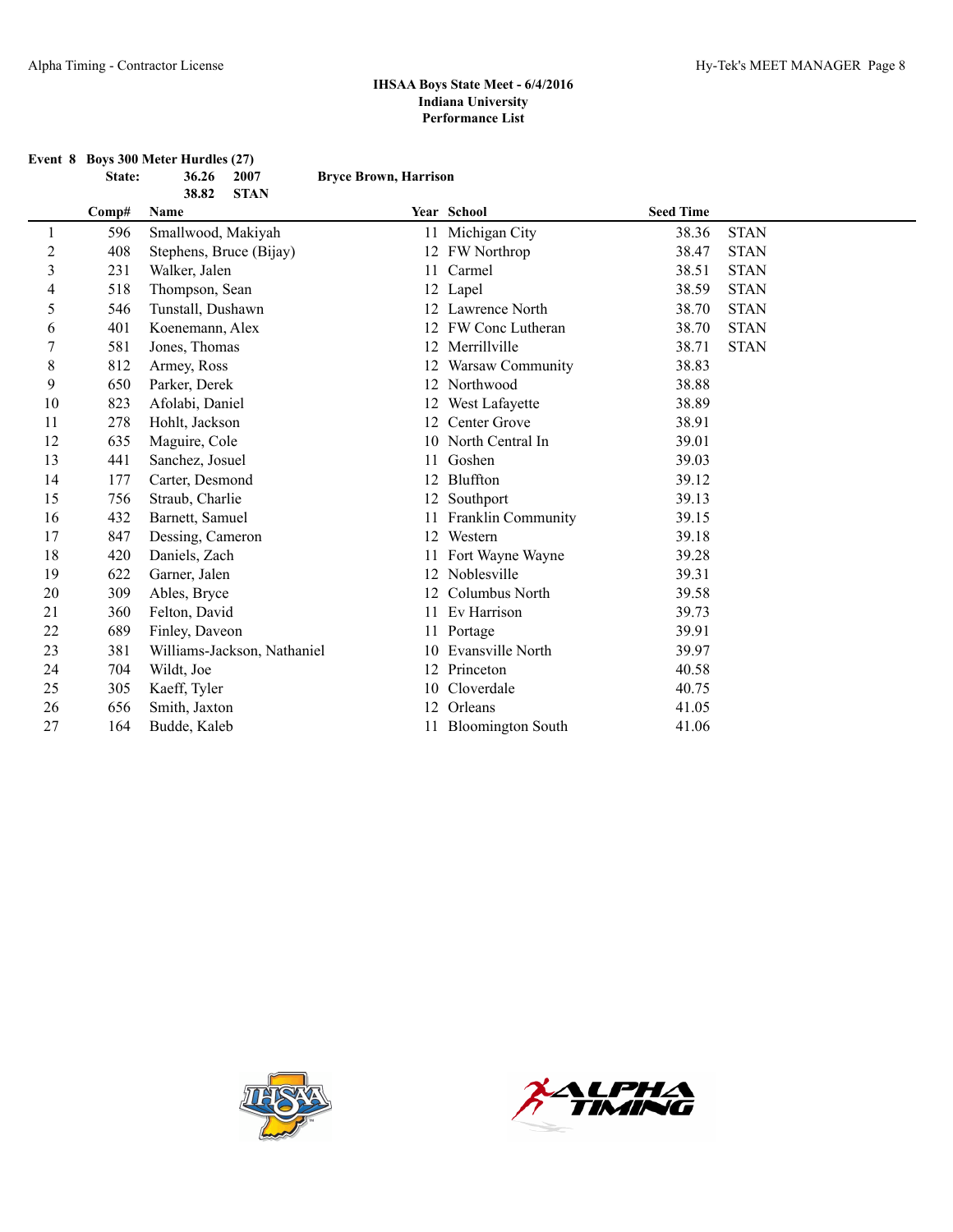**Event 6 Boys 4x100 Meter Relay (27)**

**State: 41.02 1982 , Gary Roosevelt**

| N<br>AA |
|---------|
| ۰,      |

| D Young, J Patrick, G Moore, A Price |  |  |  |  |  |  |  |
|--------------------------------------|--|--|--|--|--|--|--|
|--------------------------------------|--|--|--|--|--|--|--|

|                | <b>Team</b><br>Comp#        |                                                      | <b>Relay</b>                 | <b>Seed Time</b>                              |
|----------------|-----------------------------|------------------------------------------------------|------------------------------|-----------------------------------------------|
| -1             | Portage                     |                                                      | A                            | <b>STAN</b><br>41.61                          |
|                | 1) 689 Finley, Daveon 11    | 2) 690 Gauldin, Elijah 11                            | 3) 694 Milledge, Greg 10     | 4) 697 Ratliff, Jeremiah 12                   |
|                | 5) 693 Lewis, T'Cori 11     | 6) 695 Parker, Laron 11                              | 7) 698 Rucker, Marion 12     | 8) 699 Sanchez, Angel 10                      |
| $\overline{c}$ | Franklin Central            |                                                      | $\mathbf{A}$                 | 41.93<br><b>STAN</b>                          |
|                | 1) 423 DeRidder, Andrew 12  | 2) 424 Idele, Kain 12                                | 3) 427 Padgett, Travon 12    | 4) 429 Ritter, Robert 12                      |
|                | 5) 425 Kellum, Noah 12      | 6) 428 Quarles, Malachi 9                            | 7) 426 Markland, Kyle 10     | 8) 431 Wilkins, Raekwon 11                    |
| $\mathfrak{Z}$ | Ben Davis                   |                                                      | A                            | 42.09<br><b>STAN</b>                          |
|                | 1) 141 Edwards, Josiah 12   | 2) 142 Evans, Chris 12                               | 3) 144 Ladd, Julian 11       | 4) 147 Powell, Christian 12                   |
|                | 5) 138 Adams, Johnny 10     | 6) 148 Thomas, Noah 11                               | 7) 149 White, Ray 12         | 8) 150 Wilkerson, Jordan 12                   |
| 4              | Carmel                      |                                                      | A                            | 42.23<br><b>STAN</b>                          |
|                | 1) 212 Abrams, Jacob 11     | 2) 224 Saleh, Adam 10                                | 3) 222 Perkins, Marcus 12    | 4) 228 Soderstrom, Peter 12                   |
|                | 5) 221 Lipe, Ryan 11        | 6) 226 Smith, Nick 11                                | 7) 216 Brown-Baez, Alex 10   | 8) 231 Walker, Jalen 11                       |
| 5              | Avon                        |                                                      | A                            | <b>STAN</b><br>42.27                          |
|                | 1) 115 Kipkulei, Brian 12   | 2) 119 Richardson, Raphael 11                        | 3) 120 Schaecher, Nate 12    | 4) 122 Tolliver, Darnell 12                   |
|                | 5) 108 DuPriest, Corey 11   | 6) 113 Hughes, Sean 12                               | 7) 105 Carter, Jaban 10      | 8) 123 Tolliver, Dontrell 12                  |
| 6              | Center Grove                |                                                      | A                            | <b>STAN</b><br>42.33                          |
|                | 1) 285 McCoy, Titus 11      | 2) 289 Smith, Zak 12                                 | 3) 283 Mason, Grant 11       | 4) 292 Yeast, Russ 11                         |
|                | 5) 273 Boyer, Tyler 11      | 6) 278 Hohlt, Jackson 12                             | 7) 291 Williams, Cole 10     | 8) 284 Matheson, Gavin 9                      |
| $\tau$         | Carroll (Fort Wayne)        |                                                      | A                            | 42.36<br><b>STAN</b>                          |
|                | 1) 248 Shank, Cam 10        | 2) 233 Becker, Justin 10                             | 3) 237 Givens, Jack 12       | 4) 244 Novotny, Nick 11                       |
|                | 5) 242 Lee, Nick 10         | 6) 245 Potchka, Timothy 11                           | 7) 246 Schmeling, Jordan 11  | 8) 232 Becker, Jonny 10                       |
| $\,$ $\,$      | Crown Point                 |                                                      |                              | 42.42<br><b>STAN</b>                          |
|                | 1) 329 Shoemaker, Garret 12 | 2) 322 Harrell, Robert 12                            | A<br>3) 330 Stewart, Zach 11 | 4) 326 McCormick, Shane 11                    |
|                | 5) 328 Muniz, Marc 12       | 6) 319 Berry, Jacob 11                               | 7) 324 Jaworsky, Nathan 11   | 8) 331 Velazquez, Austin 12                   |
| 9              | Lawrence North              |                                                      | A                            | 42.51<br><b>STAN</b>                          |
|                | 1) 543 Schumpert, Adrian 12 | 2) 539 Mason, Deangelo 11                            | 3) 546 Tunstall, Dushawn 12  | 4) 540 Myers, Kivahni 12                      |
|                | 5) 532 Clay, William 12     | 6) 531 Baker, Trey 9                                 | 7) 537 Jones, Harold 9       |                                               |
|                |                             |                                                      |                              |                                               |
| 10             | Bluffton                    |                                                      | A                            | 42.54<br><b>STAN</b><br>4) 179 Kizer, Blake 9 |
|                | 1) 176 Baumgartner, Adam 10 | 2) 177 Carter, Desmond 12<br>6) 181 Prible, Grant 12 | 3) 178 Eskridge, D'Wayne 12  |                                               |
|                | 5) 180 Lockwood, Brandon 10 |                                                      |                              |                                               |
| 11             | Woodlan                     |                                                      | A                            | 42.68                                         |
|                | 1) 879 Evans, Alec 12       | 2) 881 Hicks, Amarion 10                             | 3) 880 Harding, William 12   | 4) 886 McCarter, Tre'von 10                   |
|                | 5) 883 Jones, Tyra'yn 9     | 6) 884 Kayser, Joe 12                                | 7) 885 Lee, Keivon 9         | 8) 882 Howard, Ah'Lan 10                      |
| 12             | Pike                        |                                                      | A                            | 42.75                                         |
|                | 1) 665 Adams, Michael 9     | 2) 674 Peterson, Cameron 10                          | 3) 677 Shaw, Jarel 11        | 4) 669 Jackson, Deshaun 12                    |
|                | 5) 671 Mitchell, JaQuon 10  | 6) 679 Wiseman, Malcolm 11                           |                              |                                               |
| 13             | Lawrence Central            |                                                      | A                            | 42.77                                         |
|                | 1) 520 Adams, Austin 10     | 2) 523 Lee, Thomas 12                                | 3) 526 Rush, montez 12       | 4) 528 Suiter, Ballard 12                     |
|                | 5) 521 Doaks, Gerrid 12     | 6) 527 Smith, Julian 10                              | 7) 525 McGrone, Cameron 10   | 8) 529 Wright, Donivan 9                      |
| 14             | Chesterton                  |                                                      | A                            | 42.80                                         |
|                | 1) 293 Biokoro, EJ 11       | 2) 294 Corzan, Darren 11                             | 3) 295 Flores, Philip 11     | 4) 301 Wissing, Kevin 12                      |
|                | 5) 297 Huber, Jacob 10      | 6) 298 Razo, Loui 10                                 | 7) 300 Tuzinski, Colton 12   | 8) 296 Harmon, Ryan 11                        |
| 15             | Southport                   |                                                      | A                            | 42.82                                         |
|                | 1) 752 Demers, Justice 10   | 2) 753 Mappes, Andrew 11                             | 3) 757 Walton, Eli 12        | 4) 758 Wise, Everett 12                       |
|                | 5) 755 Raisor, Kyle 12      | 6) 751 Caldwell, Jalen 9                             | 7) 754 Minnich, Ahmet 10     |                                               |
|                |                             |                                                      |                              |                                               |



**\LPHA**<br>TIMING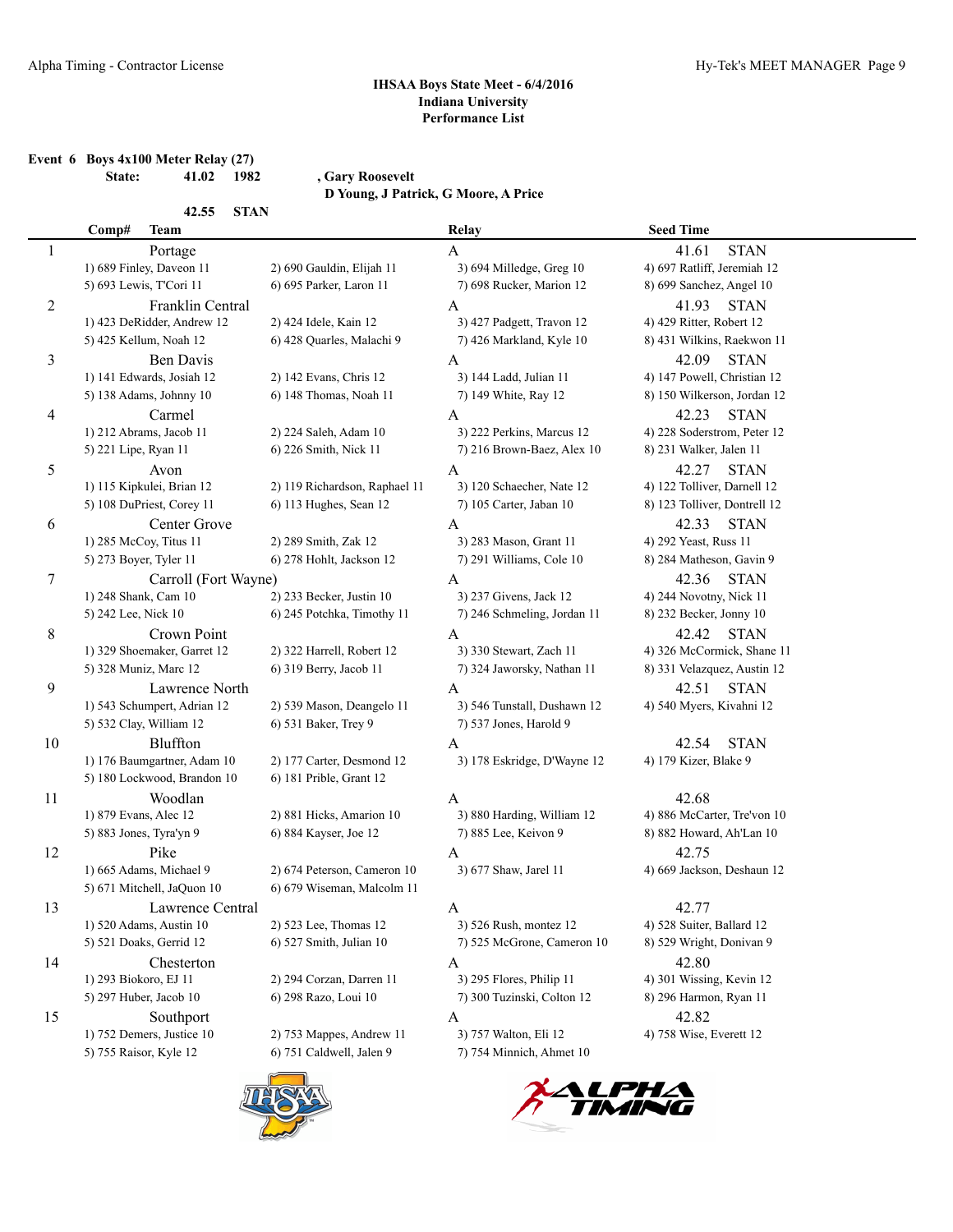

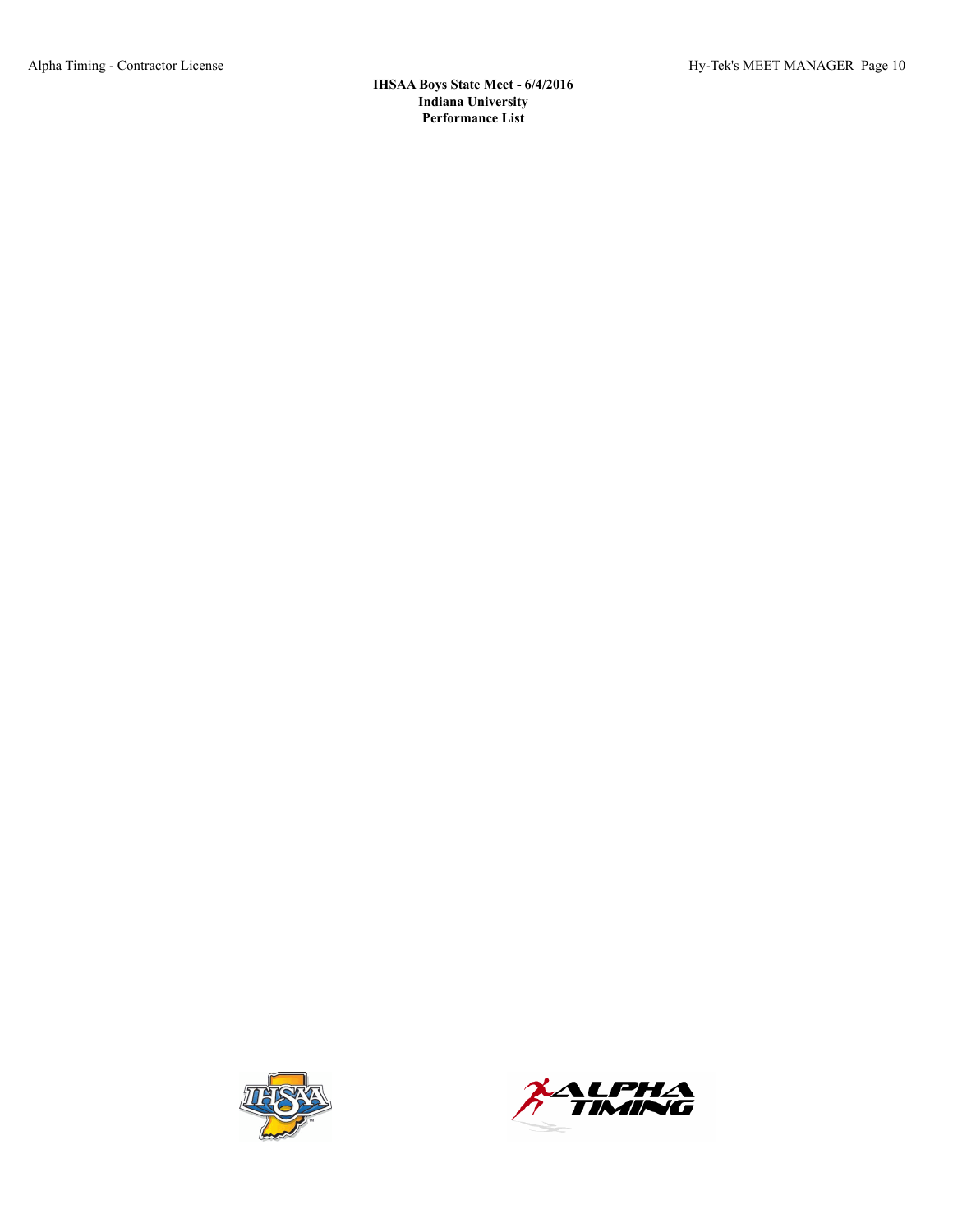#### **Event 6 ... (Boys 4x100 Meter Relay (27))**

|    | Comp#<br>Team                 |                              | Relay                                                      | <b>Seed Time</b>            |
|----|-------------------------------|------------------------------|------------------------------------------------------------|-----------------------------|
| 16 | Warsaw Community              |                              | A                                                          | 42.87                       |
|    | 1) 817 Kilburn, Rane 11       | 2) 818 McGarvey, Will 10     | 3) 812 Armey, Ross 12                                      | 4) 820 Reinholt, Brandon 12 |
|    | 5) 814 Garner, Bryce 9        | 6) 819 Perry, Landon 12      | 7) 821 Tucker, John 10                                     | 8) 822 Wade, Alijah 9       |
| 17 | Evansville Harrison           |                              | A                                                          | 42.87                       |
|    | 1) 360 Felton, David 11       | 2) 361 Harvey, Elizjah 11    | 3) 363 Mcbride, Noah 11                                    | 4) 365 Nally, Brian 10      |
|    | 5) 359 Farmer, Robert 11      | 6) 362 King, Eric 11         | 7) 366 Rogers, Michael 11                                  | 8) 368 Whipple, Trey 9      |
| 18 | South Bend St. Joseph         |                              | A                                                          | 42.89                       |
|    | 1) 740 Newbill, Davante 11    | 2) 745 Rowell, Courtney 11   | 3) 732 Chappell-Cromartie, Brendan 4) 737 Kiai, Stephen 12 |                             |
|    | 5) 738 Lawson, Gideon 10      | 6) 733 Chimutu, Danny 11     | 7) 735 Gutermuth, Vincent 9                                | 8) 746 Scales, Chris 11     |
| 19 | Speedway                      |                              | A                                                          | 42.89                       |
|    | 1) 761 Fritz, Andrew 11       | 2) 762 Hampton, Desean 11    | 3) 763 Jackson, Sam 10                                     | 4) 764 Jones, Jacob 11      |
|    | 5) 765 Oruahwo, Iruo 10       | 6) 766 Snelling, Raymond 10  |                                                            |                             |
| 20 | South Bend Clay               |                              | A                                                          | 43.11                       |
|    | 1) 726 Cavallo, Julian 11     | 2) 727 Hall, Davendrick 12   | 3) 730 Vaughn, Terry 12                                    | 4) 729 Taborn, Andrew 12    |
|    | 5) 728 Jenkins, Stefun 11     |                              |                                                            |                             |
| 21 | Columbus North                |                              | A                                                          | 43.20                       |
|    | 1) 310 Algee, Alex 12         | 2) 311 Bandy, Cortez 10      | 3) 312 Burton, Mitchell 11                                 | 4) 313 Flemmons, Jaylen 10  |
|    | 5) 314 Huser, Harley 11       | 6) 315 Perry, Triston 11     |                                                            |                             |
| 22 | West Lafayette                |                              | A                                                          | 43.25                       |
|    | 1) 823 Afolabi, Daniel 12     | 2) 824 Burns, Christian 11   | 3) 833 Merriott, Nate 12                                   | 4) 828 Folkers, Jack 12     |
|    | 5) 829 Hazell, Kyle 9         | 6) 832 Karlaftas, George 9   | 7) 827 Edwards, Ben 11                                     | 8) 836 Randall, Charlie 12  |
| 23 | Castle                        |                              | A                                                          | 43.34                       |
|    | 1) 259 Clark, Jackson 10      | 2) 262 Higginson, Jadrien 10 | 3) 269 Smith, Brendon 10                                   | 4) 256 Burkins, Miles 10    |
|    | 5) 251 Anderson, Tanyel 9     | 6) 268 Slaughter, Trey 11    | 7) 260 Dayton, Scott 12                                    | 8) 270 Wilhite, Eric 12     |
| 24 | Evansville Mater Dei          |                              | A                                                          | 43.53                       |
|    | 1) 370 Effinger, Tyler 11     | 2) 371 Nosko, Clay 10        | 3) 372 Rheinlander, Chase 10                               | 4) 373 Strehl, Jared 12     |
| 25 | <b>Bedford North Lawrence</b> |                              | A                                                          | 43.72                       |
|    | 1) 134 Kuehn, Isaac 12        | 2) 129 Adams, Alex 12        | 3) 132 Flinn, Garrett 12                                   | 4) 135 Wagner, Micah 11     |
|    | 5) 130 Baker, Evan 10         | 6) 133 Ford, James 12        |                                                            |                             |
| 26 | West Vigo                     |                              | A                                                          | 43.77                       |
|    | 1) 843 Noblitt, Clayton 11    | 2) 846 Voils, David 12       | 3) 842 Kernstein, Tyler 11                                 | 4) 844 Roach, Ethan 10      |
|    | 5) 840 Bowden, Hunter 12      | 6) 845 Rollings, Brandon 12  | 7) 841 Easter, Jordan 11                                   |                             |
| 27 | Martinsville                  |                              | A                                                          | 44.06                       |
|    | 1) 572 Almond, Nick 12        | 2) 574 Daniels, Greg 11      | 3) 578 Tribby, Colton 11                                   | 4) 575 Johnson, Jaylin 11   |
|    | 5) 576 Miles, Garrett 9       | 6) 577 O'Hair, Landon 9      | 7) 573 Christoffersen, Noah 11                             |                             |
|    |                               |                              |                                                            |                             |



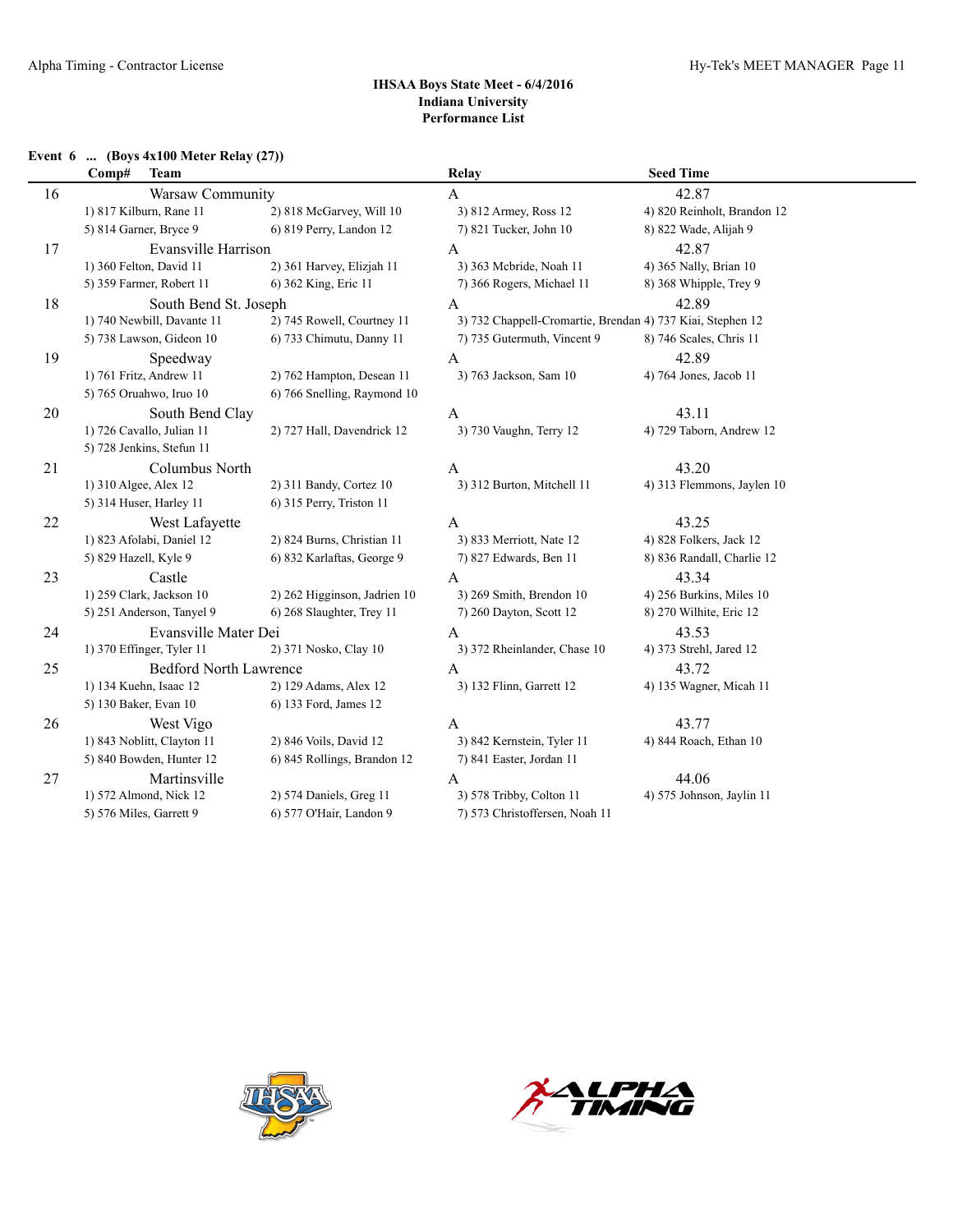**Event 11 Boys 4x400 Meter Relay (27) State: 3:13.66 1980 , Gary West Side**

| 3:20.92 | <b>STAN</b> |
|---------|-------------|
|         |             |

**K Carter, C Peterson, W Monogan, S Burnett**

|              | Comp#<br><b>Team</b>         |                               | Relay                        | <b>Seed Time</b>                  |
|--------------|------------------------------|-------------------------------|------------------------------|-----------------------------------|
| $\mathbf{1}$ | Carmel                       |                               | A                            | 3:18.20<br><b>STAN</b>            |
|              | 1) 213 Allen, Keith 12       | 2) 218 Griffin, James 12      | 3) 219 Gudgel, Spencer 10    | 4) 231 Walker, Jalen 11           |
|              | 5) 214 Ash, Nick 12          | 6) 216 Brown-Baez, Alex 10    | 7) 230 Veatch, Ben 12        | 8) 217 Browning, Teddy 12         |
| 2            | Valparaiso                   |                               | A                            | 3:18.78<br><b>STAN</b>            |
|              | 1) 779 Bond, Jacob 10        | 2) 783 Helm, Steven 12        | 3) 790 Meeter, Logan 12      | 4) 792 Sperry-Allison, Travis 12  |
|              | 5) 791 Sanders, Corey 12     | 6) 785 Jobbe, Max 11          |                              |                                   |
| 3            | Brownsburg                   |                               | A                            | <b>STAN</b><br>3:19.38            |
|              | 1) 204 Johnson, Hunter 11    | 2) 205 Kirtz, Bryce 9         | 3) 206 Kirtz, Tyler 12       | 4) 207 Sathyamurthy, Hariharan 12 |
|              | 5) 199 Bess, Nate 11         | 6) 200 Boone, Devon 12        | 7) 201 Fisher, Trey 9        | 8) 202 Griffen, Corey 11          |
| 4            | Merrillville                 |                               | A                            | 3:19.78<br><b>STAN</b>            |
|              | 1) 581 Jones, Thomas 12      | 2) 583 Owens, Nick 12         | 3) 589 Wheeler, Jorale 12    | 4) 585 Robinson, Darryl 10        |
|              | 5) 587 Thompson, Matthew 12  | 6) 588 Tucker, Anthony 12     | 7) 584 Parkham, Kody 12      | 8) 590 Young, Jordan 12           |
| 5            | Plainfield                   |                               | A                            | 3:19.82<br><b>STAN</b>            |
|              | 1) 680 Archer, Zach 12       | 2) 681 Brisco, Josh 12        | 3) 684 Maple, Jake 12        | 4) 687 Zoss, Andrew 11            |
|              | 5) 685 Maple, Tyler 10       | 6) 682 Jacobs, Gage 9         | 7) 686 Vayhinger, Brayton 10 | 8) 683 Keys, Dante 11             |
| 6            | Avon                         |                               | A                            | 3:19.88<br><b>STAN</b>            |
|              | 1) 106 DePriest, Peyton 11   | 2) 107 Dillon, Richard 12     | 3) 125 Weber, Harrison 12    | 4) 117 Newbern, Tony 12           |
|              | 5) 110 Gibson, Klifford 12   | 6) 119 Richardson, Raphael 11 | 7) 121 Spencer, Patrick 12   | 8) 109 Egunyomi, David 11         |
| 7            | Center Grove                 |                               | A                            | <b>STAN</b><br>3:20.28            |
|              | 1) 272 Bontrager, Logan 11   | 2) 273 Boyer, Tyler 11        | 3) 289 Smith, Zak 12         | 4) 278 Hohlt, Jackson 12          |
|              | 5) 279 Hohlt, Trevor 11      | 6) 283 Mason, Grant 11        | 7) 285 McCoy, Titus 11       | 8) 274 Fill, Nathan 12            |
| $\,$ $\,$    | Lowell                       |                               | A                            | 3:20.67<br><b>STAN</b>            |
|              | 1) 568 Wildman, Mitch 10     | 2) 559 Gill, Jaeger 10        | 3) 561 James, Isaac 12       | 4) 566 Sekuloski, Ben 12          |
|              | 5) 564 Rosas, Fernando 10    | 6) 563 Love, Elijah 9         | 7) 556 Bottos, Ryan 12       | 8) 569 Wilson, Matthew 12         |
| 9            | Hamilton Southeastern        |                               | A                            | 3:20.87<br><b>STAN</b>            |
|              | 1) 449 Hornbuckle, Justin 12 | 2) 450 Ledford, Jake 10       | 3) 456 Zuber, Zach 10        | 4) 451 Matio, Aaron 12            |
|              | 5) 448 Goodwin, Trevon 9     | 6) 452 Norris, Madison 10     | 7) 455 Williams, Chad 12     | 8) 447 Freije, Paul 10            |
| 10           | West Lafayette               |                               | A                            | 3:21.69                           |
|              | 1) 839 Williams, Dylan 12    | 2) 828 Folkers, Jack 12       | 3) 825 Curl, Mitchell 9      | 4) 838 Williams, Cooper 12        |
|              | 5) 824 Burns, Christian 11   | 6) 834 Midkiff, Nathan 11     | 7) 827 Edwards, Ben 11       | 8) 823 Afolabi, Daniel 12         |
| 11           | Lawrence North               |                               | A                            | 3:21.74                           |
|              | 1) 539 Mason, Deangelo 11    | 2) 546 Tunstall, Dushawn 12   | 3) 540 Myers, Kivahni 12     | 4) 543 Schumpert, Adrian 12       |
|              | 5) 531 Baker, Trey 9         | 6) 545 Thomas, Jaymie 11      | 7) 535 Hopkins, Chase 11     |                                   |
| 12           | North Central (Indianapolis) |                               | A                            | 3:21.80                           |
|              | 1) 632 Clay, Damian 9        | 2) 633 Corbett, Malcolm 10    | 3) 637 Pryuer, Jaleel 12     | 4) 639 Ware, Isaiah 11            |
|              | 5) 634 Johnson, Martel 10    | 6) 635 Maguire, Cole 10       | 7) 640 Wenning, Alex 11      | 8) 641 Whitnell, Anderson 10      |
| 13           | Indianapolis Bishop Chatard  |                               | A                            | 3:22.03                           |
|              | 1) 480 Chavis, John 12       | 2) 483 Sammy, Brandon 11      | 3) 481 Grote, Nick 12        | 4) 484 Sammy, Robert 12           |
|              | 5) 482 Grote, Tommy 12       | 6) 485 Saunders, Pete 12      | 7) 486 Stiver, Jarrod 11     |                                   |
| 14           | Warren Central               |                               | A                            | 3:22.41                           |
|              | 1) 797 Alvarado, Javier 12   | 2) 803 Jones, Dallace 11      | 3) 800 Guteriez, Chris 9     | 4) 811 Tutsie, Mike 11            |
|              | 5) 802 Jackson, George 10    | 6) 799 Byrdsong, Bryce 11     | 7) 804 Lapsley, Demontrae 12 | 8) 801 Hollis, Brian 12           |
| 15           | Northwood                    |                               | A                            | 3:23.03                           |
|              | 1) 653 Yoder, Brayton 10     | 2) 652 Price, Ryan 12         | 3) 649 Griffen, Garrett 11   | 4) 648 Gessinger, Bailey 12       |
|              | 5) 651 Parker, Landon 9      | 6) 650 Parker, Derek 12       |                              |                                   |
|              |                              |                               |                              |                                   |



\LPHA<br>TIMING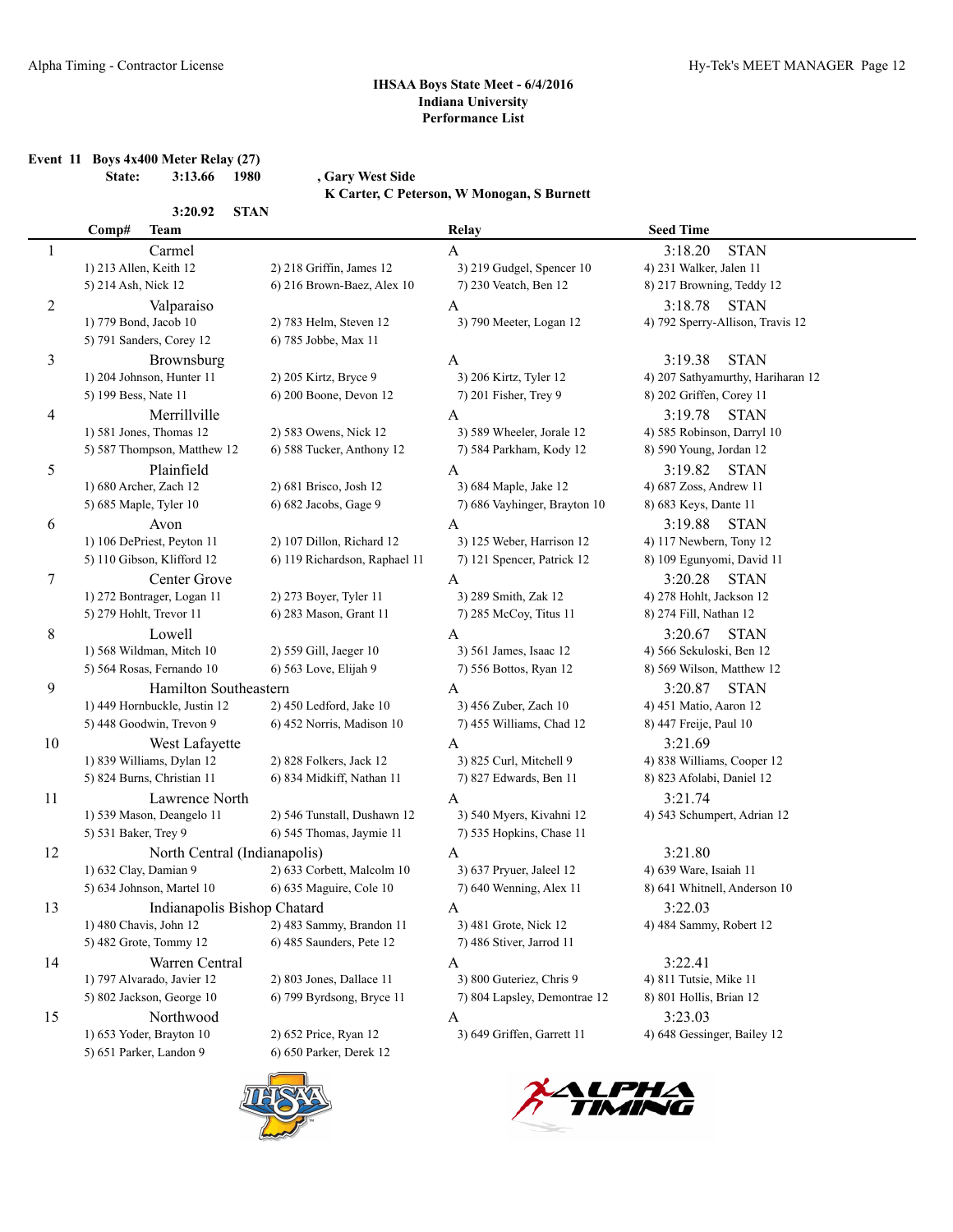

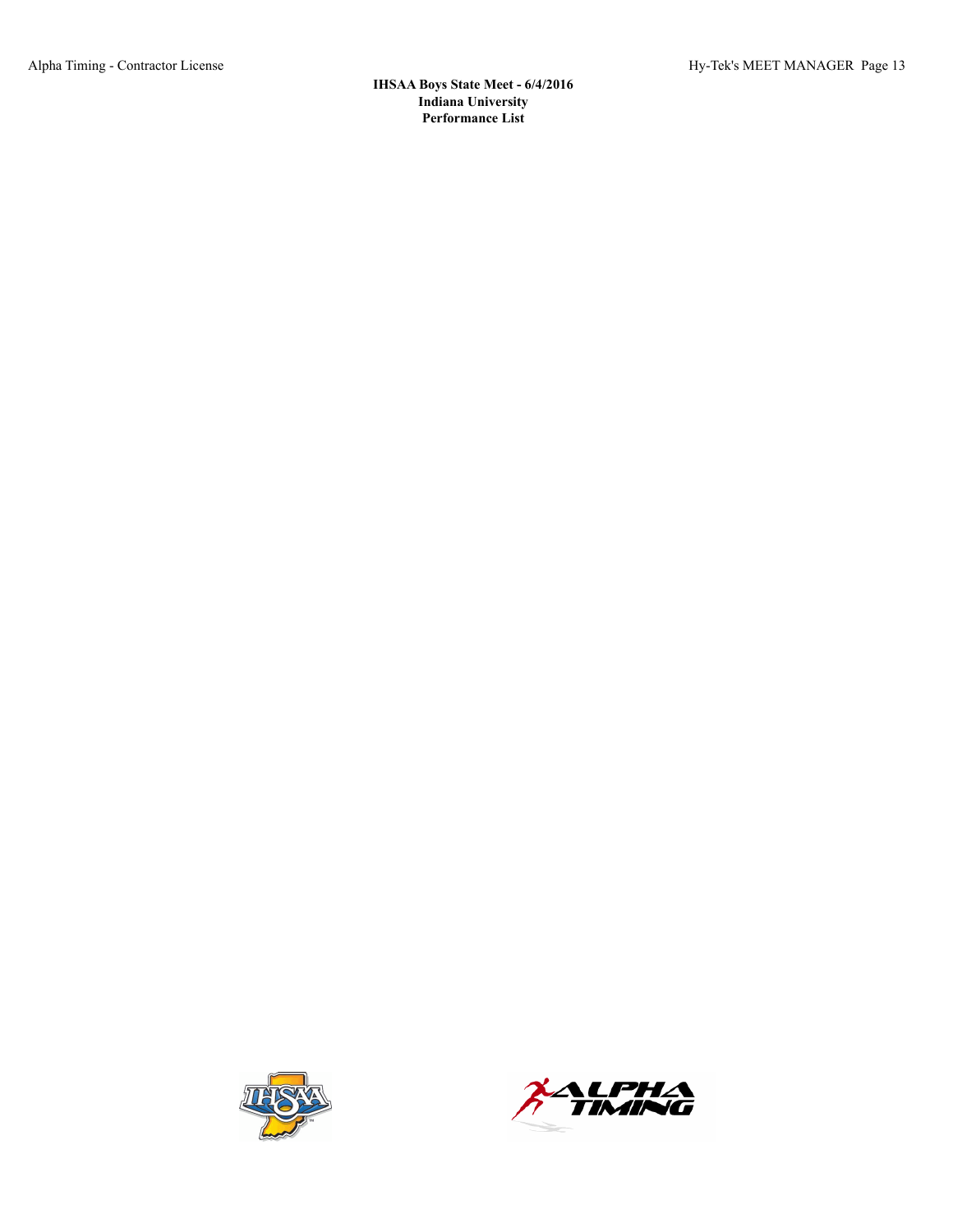### **Event 11 ... (Boys 4x400 Meter Relay (27))**

|    | Comp#<br><b>Team</b>          |                              | <b>Relay</b>                                                   | <b>Seed Time</b>                     |  |
|----|-------------------------------|------------------------------|----------------------------------------------------------------|--------------------------------------|--|
| 16 | Whiteland Community           |                              | $\mathbf{A}$                                                   | 3:23.20                              |  |
|    | 1) 874 Walters, Jacob 12      | 2) 873 Patterson, Brandon 12 | 3) 871 Ogega, Djimmon 11                                       | 4) 870 Ogega, Charlie 9              |  |
|    | 5) 868 Doty, Tyler 12         | 6) 872 Parson, Lance 10      | 7) 867 Cloud, Shaw 12                                          | 8) 866 Cisneros, Edwin 11            |  |
| 17 | South Bend St. Joseph         |                              | A                                                              | 3:23.81                              |  |
|    | 1) 737 Kiai, Stephen 12       | 2) 745 Rowell, Courtney 11   | 3) 744 Roth, Sam 12                                            | 4) 741 Otiato, Max 12                |  |
|    | 5) 743 Radvansky, Grayson 12  |                              | 6) 732 Chappell-Cromartie, Brendan 7) 735 Gutermuth, Vincent 9 | 8) 746 Scales, Chris 11              |  |
| 18 | Fort Wayne Northrop           |                              | $\mathbf{A}$                                                   | 3:24.12                              |  |
|    | 1) 410 Woods, Brett 12        | 2) 409 Vaughn, Shaton 10     | 3) 405 Cobb, Josh 12                                           | 4) 408 Stephens, Bruce (Bijay) 12    |  |
|    | 5) 407 Prochaska, Joshua 11   | 6) 406 Fanning, Reese 12     | 7) 404 Clibon, Tyler 10                                        | 8) 403 Brokaw, Jack 9                |  |
| 19 | South Bend Adams              |                              | A                                                              | 3:24.65                              |  |
|    | 1) 724 Toliver, Milton 10     | 2) 721 Lacy, Brent 11        | 3) 722 Nyirongo, Moses 11                                      | 4) 720 Dixon, Cambrin 12             |  |
|    | 5) 719 Anderson, Jameer 10    | 6) 725 Wadley, Brandon 12    |                                                                |                                      |  |
| 20 | <b>Bedford North Lawrence</b> |                              | $\mathbf{A}$                                                   | 3:25.14                              |  |
|    | 1) 132 Flinn, Garrett 12      | 2) 129 Adams, Alex 12        | 3) 134 Kuehn, Isaac 12                                         | 4) 135 Wagner, Micah 11              |  |
|    | 5) 131 Bartlett, Nate 10      | 6) 136 Weilbaker, Braden 10  |                                                                |                                      |  |
| 21 | <b>Bloomington South</b>      |                              | A                                                              | 3:25.51                              |  |
|    | 1) 166 Davis, Chris 12        | 2) 174 Perine, TaRell 11     | 3) 175 Sterner, Kobe 10                                        | 4) 164 Budde, Kaleb 11               |  |
|    | 5) 170 Graham, Alec 11        | 6) 173 Monson, Sam 11        | 7) 167 Deckard, Colin 12                                       | 8) 163 Anderson, JD 9                |  |
| 22 | Mitchell                      |                              | A                                                              | 3:25.79                              |  |
|    | 1) 601 Marshek, Trevor 12     | 2) 599 Davis, Brayden 11     | 3) 603 Wheeler, Adien 12                                       | 4) 602 Parks, Austin 11              |  |
|    | 5) 598 Courtright, James 12   | 6) 600 Jenkins, Matthew 10   |                                                                |                                      |  |
| 23 | Fort Wayne South Side         |                              | $\mathbf{A}$                                                   | 3:26.48                              |  |
|    | 1) 413 Barnett, Ronnie 11     | 2) 415 Charlton, Immanuel 12 | 3) 414 Book, Quantesse 11                                      | 4) 418 Jeanty, Jacquel 12            |  |
|    | 5) 416 Hilliard, Nyangelo 10  | 6) 417 Hinton, Demontre 12   | 7) 412 Bagley, Quantavious 10                                  | 8) 419 Walker, Tramile 12            |  |
| 24 | Castle                        |                              | A                                                              | 3:26.92                              |  |
|    | 1) 255 Buettner, Austin 12    | 2) 262 Higginson, Jadrien 10 | 3) 263 McLean, Noah 11                                         | 4) 271 Wilkinson, Triston 10         |  |
|    | 5) 260 Dayton, Scott 12       | 6) 267 Shinnerl, Alex 12     | 7) 269 Smith, Brendon 10                                       | 8) 253 Barker, Chris 12              |  |
| 25 | Homestead                     |                              | A                                                              | 3:27.21                              |  |
|    | 1) 468 Scholl, Spencer 12     | $2)$ 469 Sheppard, Alex 12   | 3) 470 Suozzi, Ezra 10                                         | 4) 466 Roman, Jeffrey Chandler 10    |  |
|    | 5) 467 Santoscoy, Edwardo 9   | 6) 462 Dvorak, Sam 11        | 7) 464 Miller, Jarrett 11                                      | 8) 465 Potts, Cody 10                |  |
| 26 | Evansville North              |                              | A                                                              | 3:27.46                              |  |
|    | 1) 374 Backes, Josh 12        | 2) 376 Hale, Drew 9          | 3) 379 Rusher, Luke 12                                         | 4) 381 Williams-Jackson, Nathaniel 1 |  |
|    | 5) 378 Lashbrook, Cameron 10  | 6) 375 Fehr, Austin 12       | 7) 380 Vandergriff, Nolan 12                                   | 8) 377 Huff, Tristan 12              |  |
| 27 | Jasper                        |                              | A                                                              | 3:27.68                              |  |
|    | 1) 493 Backer, Chris 10       | 2) 499 Mehringer, Noah 11    | 3) 501 Milligan, Reece 9                                       | 4) 502 Prange, Elliot 11             |  |
|    | 5) 494 Backer, Tristan 10     | 6) 497 Kilian, Cale 11       | 7) 500 Milligan, Raife 9                                       | 8) 496 Kaiser, Corbin 11             |  |
|    |                               |                              |                                                                |                                      |  |



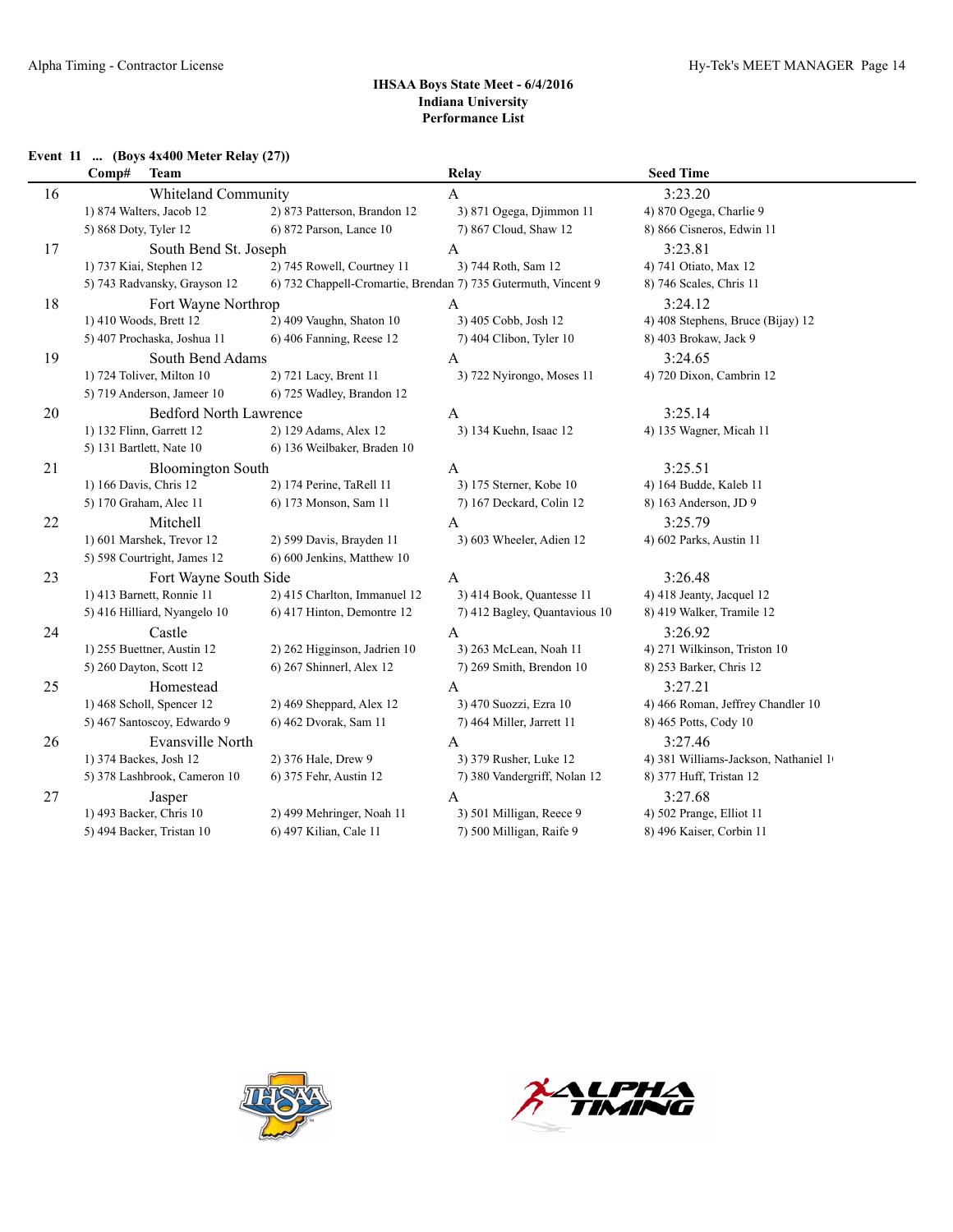**Event 1 Boys 4x800 Meter Relay (27)**

**7:57.07 STAN**

**State: 7:38.62 2011 Lawrence Central, Law. Cental A Turner, C Claflin, M Steele, M Dorsey**

|                | Comp#<br><b>Team</b>         |                                 | Relay                                                       | <b>Seed Time</b>            |
|----------------|------------------------------|---------------------------------|-------------------------------------------------------------|-----------------------------|
| 1              | West Lafayette               |                                 | $\mathbf{A}$                                                | 7:46.63<br><b>STAN</b>      |
|                | 1) 825 Curl, Mitchell 9      | 2) 839 Williams, Dylan 12       | 3) 831 Johnson, Evan 12                                     | 4) 838 Williams, Cooper 12  |
|                | 5) 835 Moreno, Ryan 11       | 6) 837 Serra, Benjamin 12       | 7) 830 Hummels, Alex 12                                     | 8) 826 Czerwonky, David 11  |
| $\overline{c}$ | Westfield                    |                                 | A                                                           | 7:49.63<br><b>STAN</b>      |
|                | 1) 849 Bennett, Aaron 11     | 2) 851 Hartman, Alec 12         | 3) 854 Leahy, Nick 10                                       | 4) 852 Henthorn, Sam 12     |
|                | 5) 853 Herrell, Desmond 11   | 6) 856 Maue, Derek 10           | 7) 858 Phillips, Jude 11                                    | 8) 859 Stelflug, Nate 11    |
| 3              | Lake Central                 |                                 | Α                                                           | 7:51.35<br><b>STAN</b>      |
|                | 1) 507 Easterday, Cole 12    | 2) 508 Garvey, Casey 12         | 3) 511 Goldman, Clayton 12                                  | 4) 515 Potts, Takoda 12     |
|                | 5) 512 Konopasek, Kameron 12 | 6) 513 Koontz, Jacob 12         | 7) 514 Polaski, Mitch 10                                    | 8) 510 Goldman, Carter 9    |
| 4              | Pike                         |                                 | A                                                           | <b>STAN</b><br>7:51.73      |
|                | 1) 667 Ellington, Marcus 12  | 2) 675 Ramsey, Deven 12         | 3) 676 Richardson, Noah 12                                  | 4) 678 Vinson, Mychal 12    |
|                | 5) 673 Ojerinde, Luku 10     | 6) 666 Barron, Eric 11          | 7) 668 Englert, Bradley 12                                  | 8) 672 Myers, Quinn 12      |
| 5              | Carmel                       |                                 | A                                                           | 7:52.62<br><b>STAN</b>      |
|                | 1) 223 Pescio, James 12      | 2) 215 Balda, Jon 11            | 3) 217 Browning, Teddy 12                                   | 4) 219 Gudgel, Spencer 10   |
|                | 5) 214 Ash, Nick 12          | 6) 227 Snyder, Jimmy 10         | 7) 229 Tomozawa, Kenji 11                                   | 8) 230 Veatch, Ben 12       |
| 6              | Avon                         |                                 | A                                                           | 7:54.34<br><b>STAN</b>      |
|                | 1) 104 Briggs, Jazz 11       | 2) 114 King, Madison 11         | 3) 111 Grealish, Rhys 11                                    | 4) 117 Newbern, Tony 12     |
|                | 5) 103 Abramson, Keith 10    | 6) 116 Kleyn, Zach 11           | 7) 124 Wakefield, Hunter 10                                 | 8) 112 Harmon, Ben 12       |
| 7              | Carroll (Fort Wayne)         |                                 | A                                                           | 7:54.67<br><b>STAN</b>      |
|                | 1) 247 Schwartz, Ben 12      | 2) 250 Winters, Dawson 11       | 3) 235 Clements, Cameron 12                                 | 4) 236 Garrison, Wesley 12  |
|                | 5) 243 Meyer, Carter 11      | 6) 238 Goetz, Connor 10         | 7) 249 Thompson, Draven 9                                   | 8) 234 Clements, Braden 11  |
| $\,$ $\,$      | Valparaiso                   |                                 | $\mathbf{A}$                                                | 7:54.97<br><b>STAN</b>      |
|                | 1) 789 McChristian, Ethan 12 | 2) 788 Martinez, Carlos 10      | 3) 790 Meeter, Logan 12                                     | 4) 794 Zygmunt, Jonathan 12 |
|                | 5) 782 Gabrish, Jack 12      | 6) 780 Dalton, Danny 12         | 7) 781 Finley, Aaron 12                                     | 8) 787 Lyp, Thomas 11       |
| 9              | Crown Point                  |                                 | A                                                           | 7:57.34                     |
|                | 1) 320 Gerlach, Alec 12      | 2) 327 Mosak, Matthew 12        | 3) 332 Wallace, Dylan 12                                    | 4) 334 Wielgus, Matthew 12  |
|                | 5) 321 Hanlon, Matthew 9     | 6) 323 Hoover, Zachary 11       | 7) 333 Whitaker, Josh 10                                    | 8) 325 McConnell, Matt 11   |
| 10             | <b>Brebeuf Jesuit</b>        |                                 | A                                                           | 7:58.45                     |
|                | 1) 185 Fink, Matthew 11      | 2) 186 Harless, Brady 11        | 3) 192 Williamson, Evan 12                                  | 4) 184 Coffey, David 12     |
|                | 5) 188 Lang, Hunter 11       | 6) 189 Pirkle, Alex 10          | 7) 191 Urban, Joshua 11                                     | 8) 187 Jinks, Walker 11     |
| 11             | Lowell                       |                                 | A                                                           | 7:58.63                     |
|                | 1) 564 Rosas, Fernando 10    | 2) 560 Hudak, Dustin 9          | 3) 565 Rosas-Gonzales, Osvaldo 12 4) 569 Wilson, Matthew 12 |                             |
|                | 5) 557 Boyer, Hunter 11      | 6) 567 Tirado, Raul 11          | 7) 562 Joseph, Adam 11                                      | 8) 563 Love, Elijah 9       |
| 12             | Noblesville                  |                                 | A                                                           | 7:59.44                     |
|                | 1) 626 Martin, Cole 12       | 2) 627 Miller, Gavin 12         | 3) 628 Neuzerling, Levi 11                                  | 4) 629 Runningen, Max 12    |
|                | 5) 620 Anderson, William 11  | 6) 621 Freeman, Zach 10         | 7) 624 Hoffman, Eric 11                                     | 8) 625 Ingle, Hunter 12     |
| 13             | Warren Central               |                                 | A                                                           | 7:59.54                     |
|                | 1) 806 Lowhorn, Tyler 12     | 2) 804 Lapsley, Demontrae 12    | 3) 805 Liwanag, Fernino Kyle 10                             | 4) 810 Thompson, Chance 12  |
|                | 5) 807 Quang, Kelvin 12      | 6) 808 Sanchez, Quetzalcoatl 12 | 7) 809 Sanders, Corey 12                                    | 8) 801 Hollis, Brian 12     |
| 14             | Jasper                       |                                 | A                                                           | 8:00.18                     |
|                | 1) 496 Kaiser, Corbin 11     | 2) 498 Love, Henry 12           | 3) 503 Smith, Will 9                                        | 4) 497 Kilian, Cale 11      |
|                | 5) 495 Dosch, Caleb 12       | 6) 500 Milligan, Raife 9        | 7) 494 Backer, Tristan 10                                   |                             |
| 15             | <b>Bloomington North</b>     |                                 | A                                                           | 8:02.10                     |
|                | 1) 155 Farmer, Isaiah 12     | 2) 156 Fowler, Jacob 11         | 3) 160 Jones, Will 11                                       | 4) 151 Bentz, Isaac 12      |
|                | 5) 158 Gordillo, Peter 11    | 6) 154 Campbell, Matt 12        | 7) 159 Harrison, Zach 12                                    | 8) 162 Warren, Andrew 10    |
|                |                              |                                 |                                                             |                             |



\LPHA<br>TIMING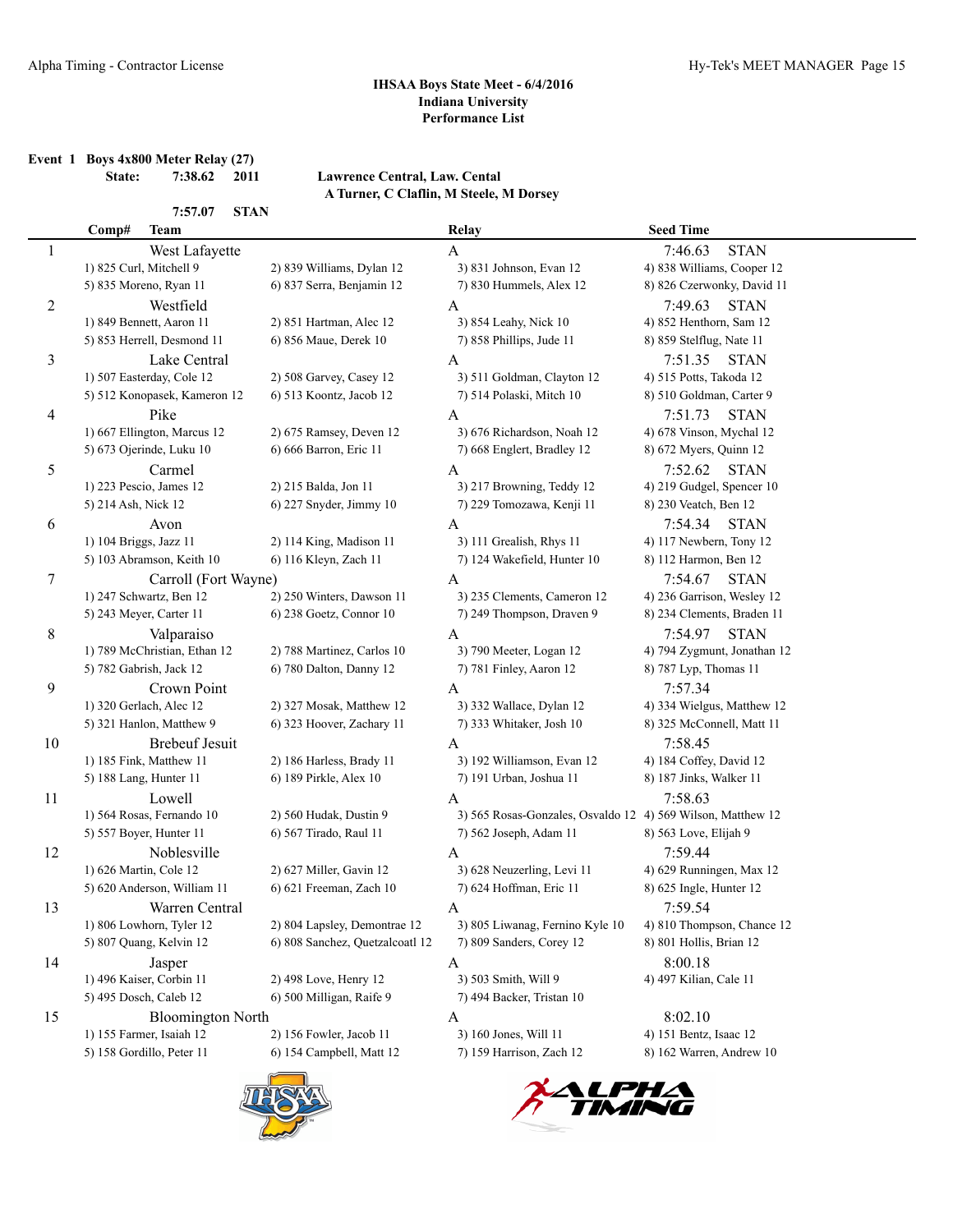

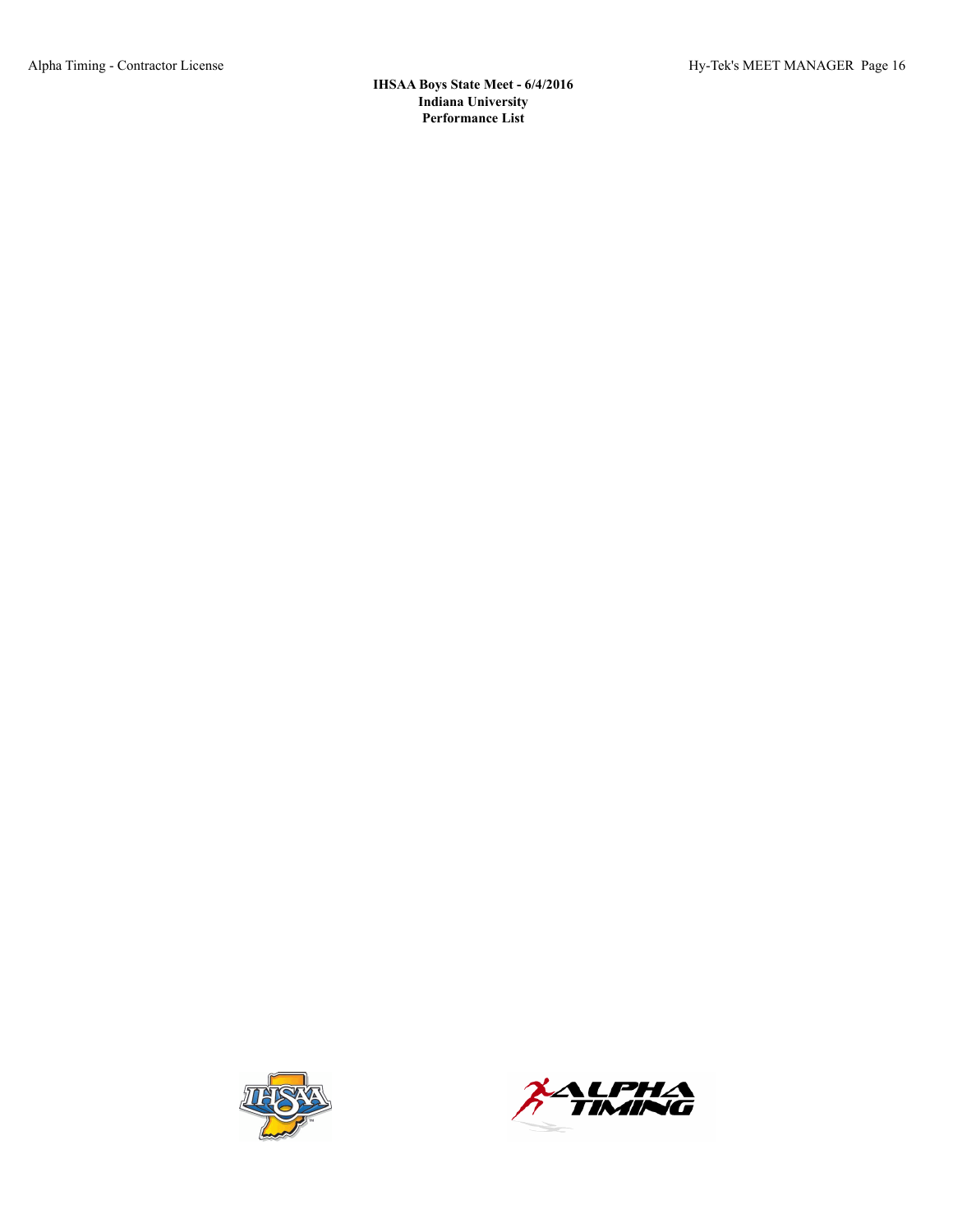l,

#### Alpha Timing - Contractor License Hy-Tek's MEET MANAGER Page 17

#### **IHSAA Boys State Meet - 6/4/2016 Indiana University Performance List**

#### **Event 1 ... (Boys 4x800 Meter Relay (27))**

|    | <b>Team</b><br>Comp#          |                              | Relay                           | <b>Seed Time</b>              |
|----|-------------------------------|------------------------------|---------------------------------|-------------------------------|
| 16 | New Palestine                 |                              | A                               | 8:02.24                       |
|    | 1) 612 Corey, Spencer 11      | 2) 615 Eagleson, Caleb 11    | 3) 618 Voelz, Samuel 11         | 4) 619 Wilson, Riley 12       |
|    | 5) 616 Privette, Wyatt 12     | 6) 617 Rightley, Jaret 12    | 7) 614 Dobbins, Connor 10       | 8) 613 Crowder, Chase 11      |
| 17 | Lawrence North                |                              | $\mathbf{A}$                    | 8:02.83                       |
|    | 1) 533 Harris, Kyle 11        | 2) 535 Hopkins, Chase 11     | 3) 536 Hoskins, Matt 12         | 4) 538 Majercak, Will 11      |
|    | 5) 534 Hoeft, Joshua 9        | 6) 542 Reid, Will 11         | 7) 541 Petroy, Nick 10          | 8) 530 Arnold, Kenny 10       |
| 18 | Center Grove                  |                              | $\mathbf{A}$                    | 8:03.53                       |
|    | 1) 280 Jones, Christopher 10  | 2) 281 Libke, Zane 11        | 3) 274 Fill, Nathan 12          | 4) 288 Sauter, Reed 12        |
|    | 5) 282 Martin, Sebastian 9    | 6) 286 Mills, Steven 10      | 7) 287 Rhoten, Noah 11          | 8) 277 Hodges, JT 9           |
| 19 | Evansville Reitz Memorial     |                              | A                               | 8:03.83                       |
|    | 1) 388 Schadler, Nathaniel 12 | 2) 386 Rahman, Cole 12       | 3) 382 Cross, Andrew 10         | 4) 387 Schadler, Matthew 10   |
|    | 5) 389 Thomas, John 12        | 6) 384 Klipsch, Owen 10      | 7) 385 Penn, Dylan 10           | 8) 383 Francis, Michael 11    |
| 20 | Leo                           |                              | A                               | 8:04.14                       |
|    | 1) 554 Werling, Nate 12       | 2) 553 Perez, Bryce 9        | 3) 552 Lauer, Chris 12          | 4) 550 Flores, Alejandro 10   |
|    | 5) 551 Flores, Mariano 12     | 6) 548 Emery, Will 12        | 7) 547 Benson, Dominic 12       |                               |
| 21 | <b>Brown County</b>           |                              | A                               | 8:04.40                       |
|    | 1) 194 Hoskins, Collin 12     | 2) 197 Lawson, Job 11        | 3) 198 Wyman, Wyatt 10          | 4) 193 Chudy, Cole 12         |
|    | 5) 196 Kilburn, Nathan 11     | 6) 195 Inman, Bryant 12      |                                 |                               |
| 22 | Castle                        |                              | $\mathbf{A}$                    | 8:04.61                       |
|    | 1) 254 Brown, Logan 10        | 2) 255 Buettner, Austin 12   | 3) 257 Cameron, Jack 10         | 4) 266 Sheth, Samarth 11      |
|    | 5) 261 Economou, George 9     | 6) 264 Sawyer, Jackson 9     | 7) 265 Scales, Matt 11          | 8) 258 Christopher, Brake 10  |
| 23 | Huntington North              |                              | $\mathbf{A}$                    | 8:05.98                       |
|    | 1) 477 Spahr, Brock 9         | 2) 472 Chesterman, Elijah 11 | 3) 473 Hendryx, Aaron 10        | 4) 474 Jones, Cody 11         |
|    | 5) 476 Smith, Isaac 12        | 6) 475 Smith, Caleb 10       | 7) 471 Bowen, Hale 10           | 8) 478 Tirado, Aldhair 11     |
| 24 | Terre Haute South Vigo        |                              | A                               | 8:06.12                       |
|    | 1) 772 Hannaford, Ryan 11     | 2) 770 Barger, Griffin 11    | 3) 773 Kline, Carson 10         | 4) 771 Haley, Thomas 11       |
|    | 5) 775 Turman, James 10       |                              |                                 |                               |
| 25 | <b>Culver Academies</b>       |                              | A                               | 8:06.57                       |
|    | 1) 336 Burgan, Hallin 11      | 2) 337 Dunlap, Zach 11       | 3) 335 Bird, Callaway 10        | 4) 341 Pursch, Shane 10       |
|    | 5) 339 Krupp, Alex 12         | 6) 340 Krupp, Brian 11       | 7) 338 Hibbard, John Michael 11 |                               |
| 26 | South Bend St. Joseph         |                              | $\mathbf{A}$                    | 8:08.71                       |
|    | 1) 744 Roth, Sam 12           | 2) 743 Radvansky, Grayson 12 | 3) 739 Morris, Matt 12          | 4) 741 Otiato, Max 12         |
|    | 5) 736 Kasznia, Cole 11       | 6) 742 Powers, Andy 11       | 7) 734 Deahl, Joe 9             | 8) 731 Bradley, Brendan 11    |
| 27 | Elkhart Central               |                              | A                               | 8:08.75                       |
|    | 1) 349 Deshone, Adam 12       | 2) 348 Delks, Adam 10        | 3) 355 Vance, Brian 12          | 4) 353 Perez, Luis 10         |
|    | 5) 350 Dibley, Nathan 9       | 6) 351 Kaiser, Jacob 10      | 7) 354 Soto, Elias 9            | 8) 356 Vega-Guzman, Brayan 10 |
|    |                               |                              |                                 |                               |



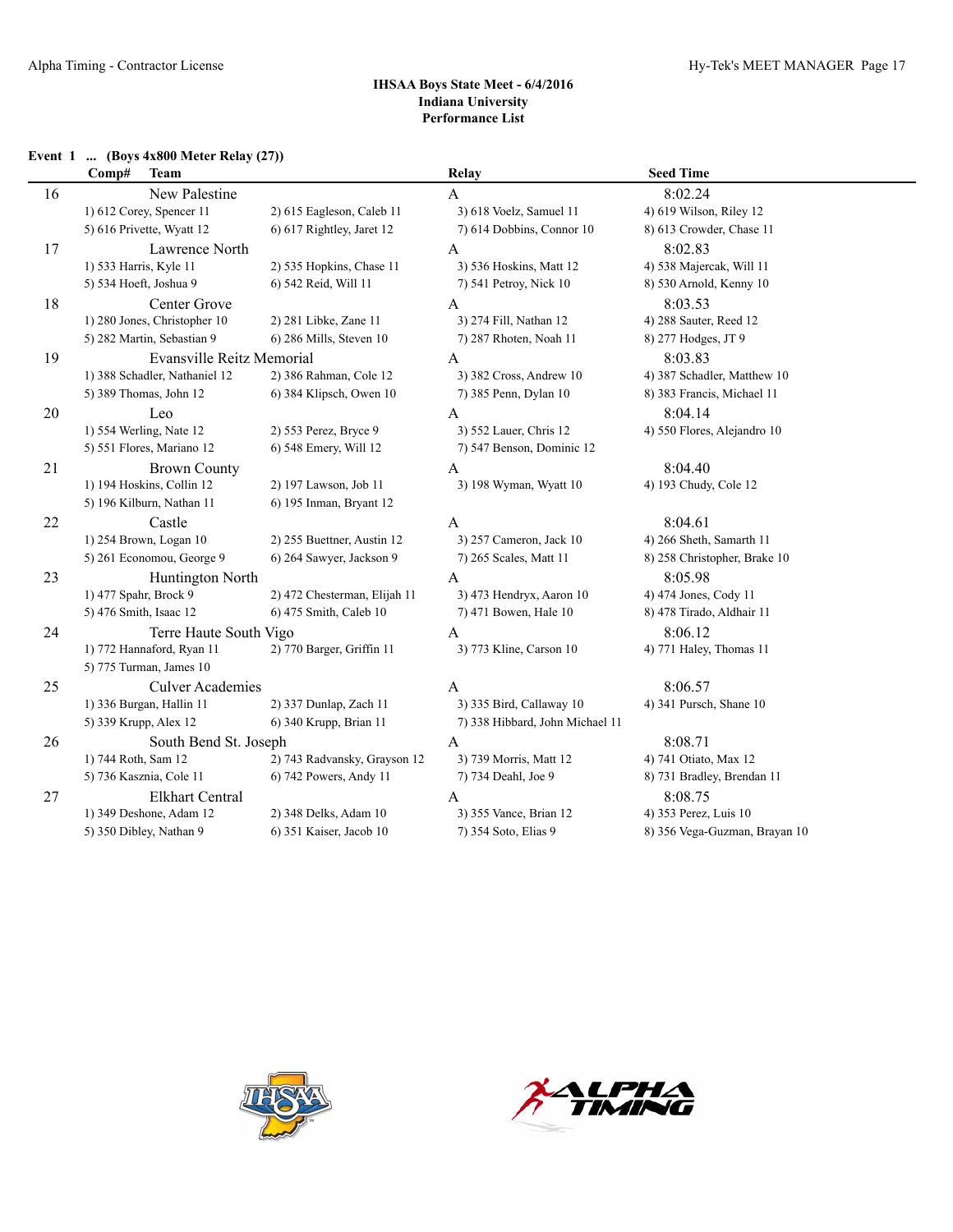|             |        | Event 15 Boys High Jump (30) |                                 |                     |                  |             |
|-------------|--------|------------------------------|---------------------------------|---------------------|------------------|-------------|
|             | State: | 1977<br>7-01.25              | <b>Jeff Woodard, New Albany</b> |                     |                  |             |
|             | State: | 1980<br>$7 - 01.25$          | <b>Ron Jones, Mt Vernon</b>     |                     |                  |             |
|             | State: | 1980<br>7-01.25              | <b>Adam Shumpert, Peru</b>      |                     |                  |             |
|             |        | <b>STAN</b><br>$6 - 04.00$   |                                 |                     |                  |             |
|             | Comp#  | Name                         |                                 | Year School         | <b>Seed Mark</b> |             |
| 1           | 357    | Porter, Kevin                |                                 | 12 Evansville Bosse | $6 - 10.50$      | <b>STAN</b> |
| $\sqrt{2}$  | 594    | Hemphill, ShanQuan           | 12                              | Michigan City       | 6-08.00          | <b>STAN</b> |
| 3           | 343    | Brown, Isaac                 | 10                              | Dekalb              | 6-07.00          | <b>STAN</b> |
| 4           | 688    | Patterson, Nate              | 10                              | Plymouth            | $6 - 06.00$      | <b>STAN</b> |
| 5           | 670    | Minor, Rahman                | 11                              | Pike                | $6 - 06.00$      | <b>STAN</b> |
| 6           | 778    | Anderson, Jordan             | 9                               | Valparaiso          | $6 - 06.00$      | <b>STAN</b> |
| $\tau$      | 346    | Eberle, Brandon              |                                 | 11 Eastern (Pekin)  | $6 - 06.00$      | <b>STAN</b> |
| $\,$ 8 $\,$ | 592    | Armstrong, Daniel            | 12                              | Michigan City       | $6 - 06.00$      | <b>STAN</b> |
| 9           | 712    | Ragon, Seth                  | 11                              | Seymour             | 6-05.00          | <b>STAN</b> |
| 10          | 630    | Greene, Neal                 |                                 | 12 N Central Farmer | $6 - 05.00$      | <b>STAN</b> |
| 11          | 860    | McDonald, Lindon             |                                 | 12 Westview         | 6-05.00          | <b>STAN</b> |
| 12          | 203    | Johnson, Eli                 | 11                              | Brownsburg          | 6-05.00          | <b>STAN</b> |
| 13          | 394    | Rogers, Noah                 | 12                              | Fishers             | 6-05.00          | <b>STAN</b> |
| 14          | 664    | Lester, Jonah                | 11                              | Peru                | 6-04.00          | <b>STAN</b> |
| 15          | 657    | Lee, Evan                    | 12                              | Park Tudor          | 6-04.00          | <b>STAN</b> |
| 16          | 611    | Van Dyke, Antoine            | 12                              | Munster             | $6 - 04.00$      | <b>STAN</b> |
| 17          | 877    | Williamson, Wiiliam          | 11                              | Winamac Community   | $6 - 04.00$      | <b>STAN</b> |
| 18          | 691    | Griffin, Devin               | 10                              | Portage             | $6 - 04.00$      | <b>STAN</b> |
| 19          | 143    | Goss, Harrison               | 12                              | <b>Ben Davis</b>    | $6 - 04.00$      | <b>STAN</b> |
| 20          | 150    | Wilkerson, Jordan            | 12                              | <b>Ben Davis</b>    | $6 - 04.00$      | <b>STAN</b> |
| 21          | 380    | Vandergriff, Nolan           |                                 | 12 Evansville North | $6 - 04.00$      | <b>STAN</b> |
| 22          | 318    | Nickelson, Tyrell            | 11                              | Crawford County     | $6 - 04.00$      | <b>STAN</b> |
| 23          | 659    | McCown, Matthew              | 11                              | Penn                | 6-03.00          |             |
| 24          | 438    | Johnson, Rummel              | 11                              | Goshen              | 6-03.00          |             |
| 25          | 796    | Branam, Kaden                | 11                              | Waldron             | 6-03.00          |             |
| 26          | 760    | Harmon, Alex                 | 12                              | Southwood           | 6-03.00          |             |
| 27          | 275    | Goines, Christian            | 11                              | Center Grove        | 6-03.00          |             |
| 28          | 118    | Pankey-Wallace, Drew         | 12                              | Avon                | 6-03.00          |             |
| 29          | 442    | Mathews, J.T.                | 11                              | Greencastle         | 6-03.00          |             |
| 30          | 430    | Settles, Blake               |                                 | 12 Franklin Central | 6-03.00          |             |



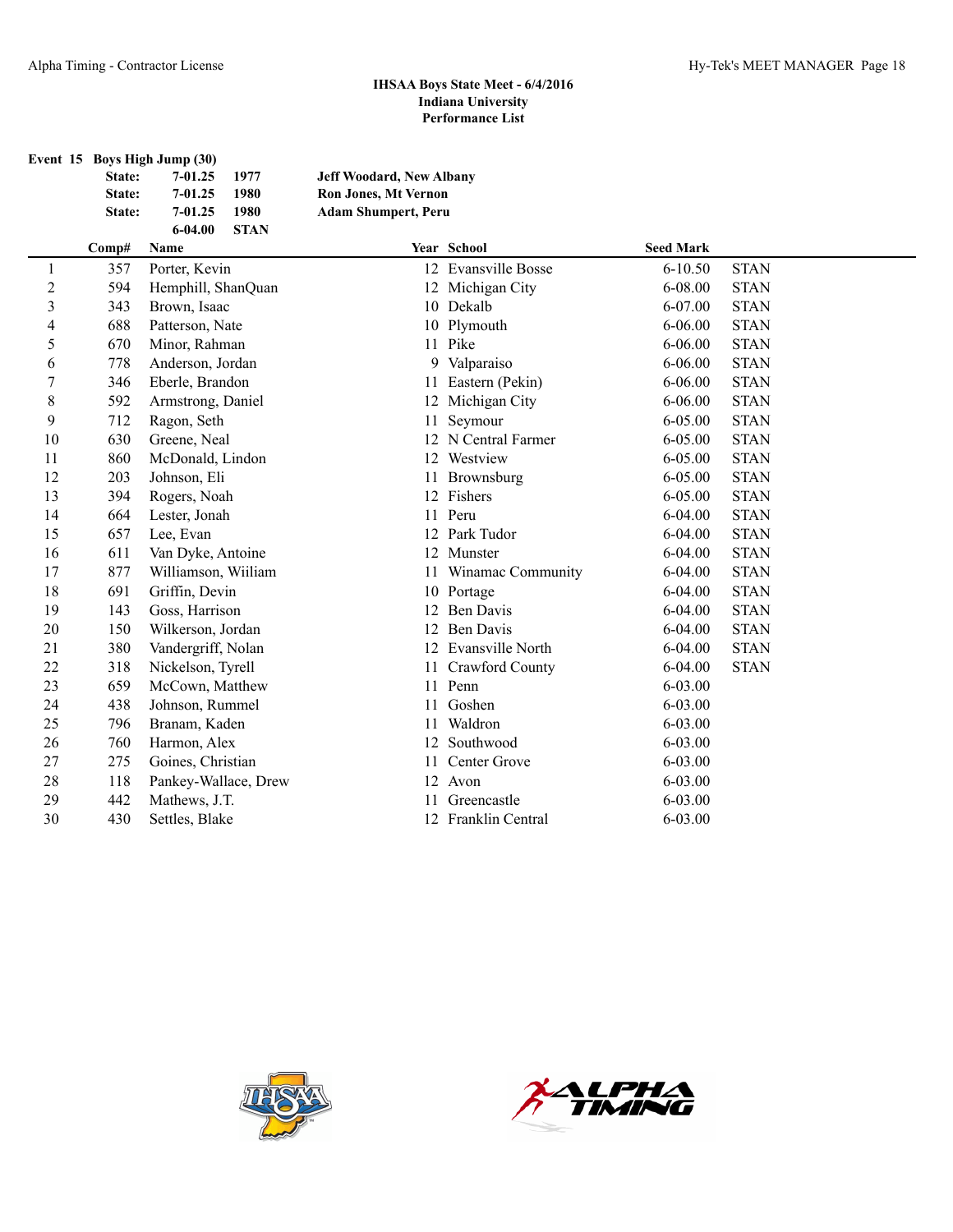|              |        | Event 16 Boys Pole Vault (37)   |                                       |                           |                  |             |
|--------------|--------|---------------------------------|---------------------------------------|---------------------------|------------------|-------------|
|              | State: | 2014<br>17-00.50                | <b>Deakin Volz, Bloomington South</b> |                           |                  |             |
|              | Comp#  | <b>STAN</b><br>14-06.00<br>Name |                                       | Year School               | <b>Seed Mark</b> |             |
| $\mathbf{1}$ | 445    | Bray, Ethan                     |                                       | 12 Hamilton SE            | 16-06.00         | <b>STAN</b> |
| $\sqrt{2}$   | 422    | Crum, Colton                    |                                       | 10 Frankfort              | 16-03.00         | <b>STAN</b> |
| 3            | 877    | Williamson, Wiiliam             |                                       | 11 Winamac Community      | 16-00.00         | <b>STAN</b> |
| 4            | 267    | Shinnerl, Alex                  |                                       | 12 Castle                 | 15-00.00         | <b>STAN</b> |
| 5            | 435    | Seiler, Jeremy                  |                                       | 12 Fremont                | 15-00.00         | <b>STAN</b> |
| 6            | 220    | Lipe, Mitch                     |                                       | 11 Carmel                 | 15-00.00         | <b>STAN</b> |
| $\tau$       | 276    | Hall, Josh                      | 11                                    | Center Grove              | 14-06.00         | <b>STAN</b> |
| $\,$ 8 $\,$  | 221    | Lipe, Ryan                      | 11                                    | Carmel                    | 14-06.00         | <b>STAN</b> |
| 9            | 345    | Bertke, Mark                    |                                       | 11 East Central           | 14-00.00         |             |
| 10           | 399    | Schipper, Vincent               |                                       | 12 FW Dwenger             | 14-00.00         |             |
| 11           | 171    | Hensley, Luke                   |                                       | 10 Bloomington South      | 14-00.00         |             |
| 12           | 165    | Coryea, Jacob                   | 11                                    | <b>Bloomington South</b>  | 14-00.00         |             |
| 13           | 504    | Cappola, Tony                   | 11                                    | Jeffersonville            | 13-09.00         |             |
| 14           | 209    | Bollinger, Jacob                | 11                                    | <b>Brownstown Central</b> | 13-09.00         |             |
| 15           | 137    | Vuskalns, Vilis                 |                                       | 12 Beech Grove            | 13-06.00         |             |
| 16           | 723    | Streeter, Eric                  |                                       | 12 South Bend Adams       | 13-06.00         |             |
| 17           | 555    | Gonzalez, Kevin                 |                                       | 12 Logansport             | 13-06.00         |             |
| 18           | 440    | McKee, Brenn                    |                                       | 12 Goshen                 | 13-00.00         |             |
| 19           | 392    | Grace, Tyler                    |                                       | 11 Fishers                | 13-00.00         |             |
| 20           | 439    | Kay, Hudson                     |                                       | 12 Goshen                 | 13-00.00         |             |
| 21           | 331    | Velazquez, Austin               |                                       | 12 Crown Point            | 13-00.00         |             |
| 22           | 364    | McDaniel, Cru                   |                                       | 12 Ev Harrison            | 13-00.00         |             |
| 23           | 516    | Prisby, Cameron                 |                                       | 12 Lake Central           | 13-00.00         |             |
| 24           | 517    | Williams, Anthony               |                                       | 12 Lake Central           | 13-00.00         |             |
| 25           | 544    | Stone, Nathan                   |                                       | 9 Lawrence North          | 13-00.00         |             |
| 26           | 458    | Wilson, Kyle                    |                                       | 12 Hanover Central        | 13-00.00         |             |
| 27           | 453    | Sundling, Leth                  |                                       | 10 Hamilton SE            | 13-00.00         |             |
| 28           | 784    | Jaremczuk, Devin                |                                       | 11 Valparaiso             | 13-00.00         |             |
| 29           | 580    | Banks, Anthony                  |                                       | 11 Merrillville           | 13-00.00         |             |
| 30           | 813    | Cone, Lucas                     |                                       | 12 Warsaw Community       | 13-00.00         |             |
| 31           | 776    | Getz, Owen                      |                                       | 10 Tri-County             | 13-00.00         |             |
| 32           | 597    | Macdonald, Jacob                |                                       | 12 Mishawaka              | 13-00.00         |             |
| 33           | 102    | Lockwood, Carson                |                                       | 12 Angola                 | 13-00.00         |             |
| 34           | 260    | Dayton, Scott                   |                                       | 12 Castle                 | 13-00.00         |             |
| 35           | 887    | Bender, Luke                    |                                       | 10 Zionsville             | 13-00.00         |             |
| 36           | 145    | Lawal, Jamiu                    | 11                                    | <b>Ben Davis</b>          | 12-06.00         |             |
| 37           | 190    | Rhodes, Isaac                   |                                       | 11 Brebeuf Jesuit         | 12-00.00         |             |



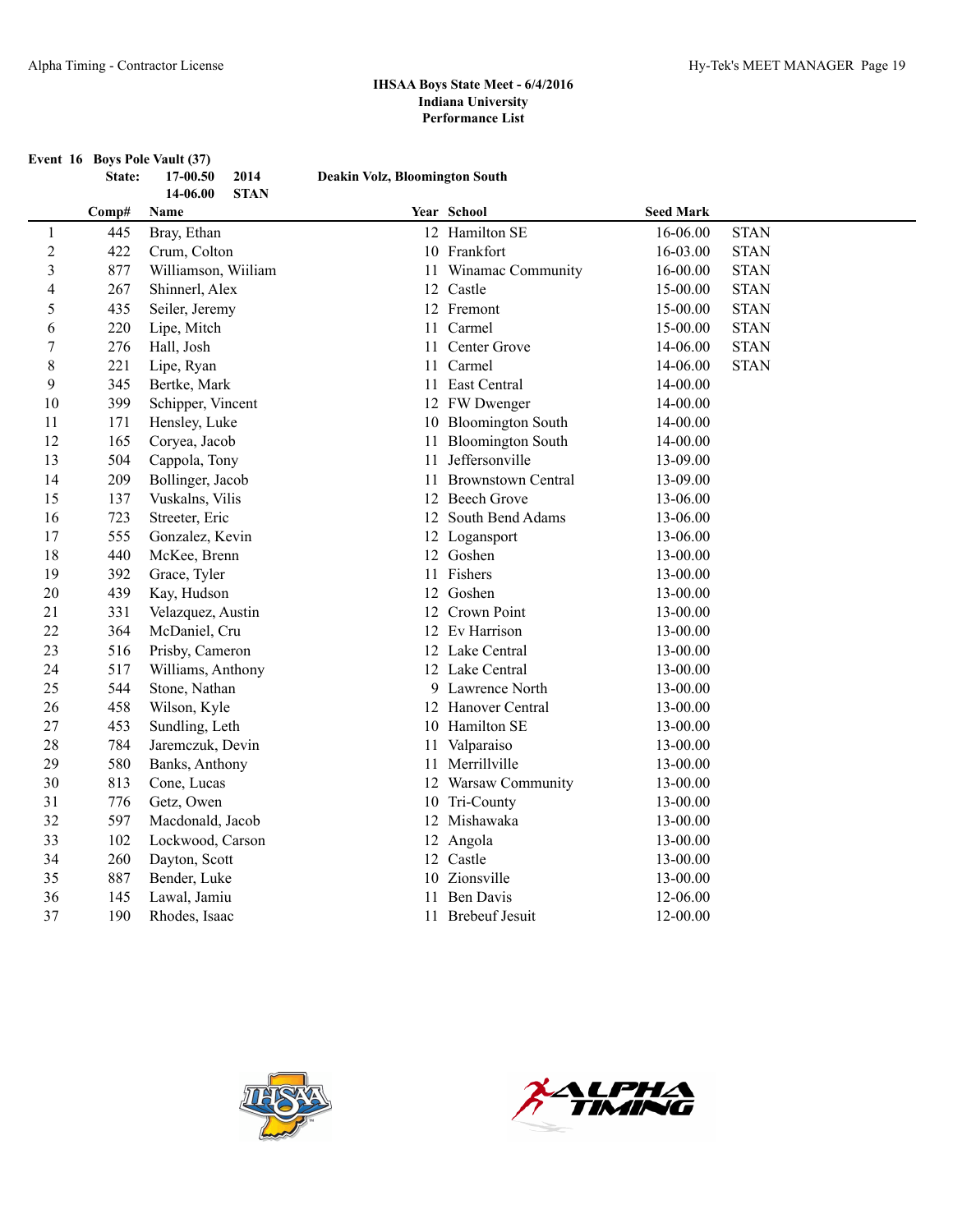**Event 14 Boys Long Jump (28)**

|                         | State: | 24-07.75<br>1995        | Frank Young, Kokomo |                     |                  |             |
|-------------------------|--------|-------------------------|---------------------|---------------------|------------------|-------------|
|                         |        | <b>STAN</b><br>22-04.75 |                     |                     |                  |             |
|                         | Comp#  | Name                    |                     | Year School         | <b>Seed Mark</b> |             |
| 1                       | 865    | Wasz, Jacob             |                     | 12 Wheeler          | 23-08.00         | <b>STAN</b> |
| 2                       | 178    | Eskridge, D'Wayne       | 12                  | Bluffton            | 23-07.75         | <b>STAN</b> |
| $\overline{\mathbf{3}}$ | 142    | Evans, Chris            |                     | <b>Ben Davis</b>    | 23-01.25         | <b>STAN</b> |
| 4                       | 147    | Powell, Christian       |                     | 12 Ben Davis        | 22-11.00         | <b>STAN</b> |
| 5                       | 864    | Novak, Jason            | 12                  | Wheeler             | 22-09.75         | <b>STAN</b> |
| 6                       | 298    | Razo, Loui              | 10                  | Chesterton          | 22-07.75         | <b>STAN</b> |
| 7                       | 593    | Crawford, Cevin         | 12                  | Michigan City       | 22-07.50         | <b>STAN</b> |
| $\,$ 8 $\,$             | 312    | Burton, Mitchell        |                     | Columbus North      | 22-07.50         | <b>STAN</b> |
| 9                       | 638    | Stokes, George          |                     | 10 North Central In | 22-05.00         | <b>STAN</b> |
| 10                      | 397    | Villegas, Antonio       |                     | 11 Floyd Central    | 22-03.00         |             |
| 11                      | 211    | Jackson, Thomas         | 11                  | Calumet             | 22-01.75         |             |
| 12                      | 405    | Cobb, Josh              |                     | 12 FW Northrop      | 22-01.25         |             |
| 13                      | 329    | Shoemaker, Garret       | 12                  | Crown Point         | 22-00.00         |             |
| 14                      | 295    | Flores, Philip          | 11                  | Chesterton          | 22-00.00         |             |
| 15                      | 642    | Wilkey, Rayden          |                     | 12 North Vermillion | 21-11.00         |             |
| 16                      | 408    | Stephens, Bruce (Bijay) |                     | 12 FW Northrop      | 21-10.25         |             |
| 17                      | 394    | Rogers, Noah            |                     | 12 Fishers          | $21 - 10.00$     |             |
| 18                      | 710    | Saylor, Justin          | 12 <sup>12</sup>    | Roncalli            | 21-08.25         |             |
| 19                      | 357    | Porter, Kevin           |                     | 12 Evansville Bosse | 21-07.00         |             |
| 20                      | 390    | Dewitt, Mitch           |                     | 12 Fairfield        | 21-06.00         |             |
| 21                      | 459    | Carlisle, Kamau         | 9                   | Harrison W Laf      | 21-05.50         |             |
| 22                      | 310    | Algee, Alex             | 12                  | Columbus North      | 21-04.50         |             |
| 23                      | 631    | Melchert, Levi          |                     | 12 N Central Farmer | 21-03.25         |             |
| 24                      | 262    | Higginson, Jadrien      | 10                  | Castle              | 21-01.25         |             |
| 25                      | 816    | Hickerson, Thomas       |                     | 12 Warsaw Community | 20-11.00         |             |
| 26                      | 727    | Hall, Davendrick        | 12                  | South Bend Clay     | 20-09.75         |             |
| 27                      | 570    | Ikongshul, Adida        |                     | <b>Madison Cons</b> | 20-04.75         |             |
| 28                      | 571    | Stoll, Gabe             |                     | 11 Madison Cons     | 20-04.00         |             |



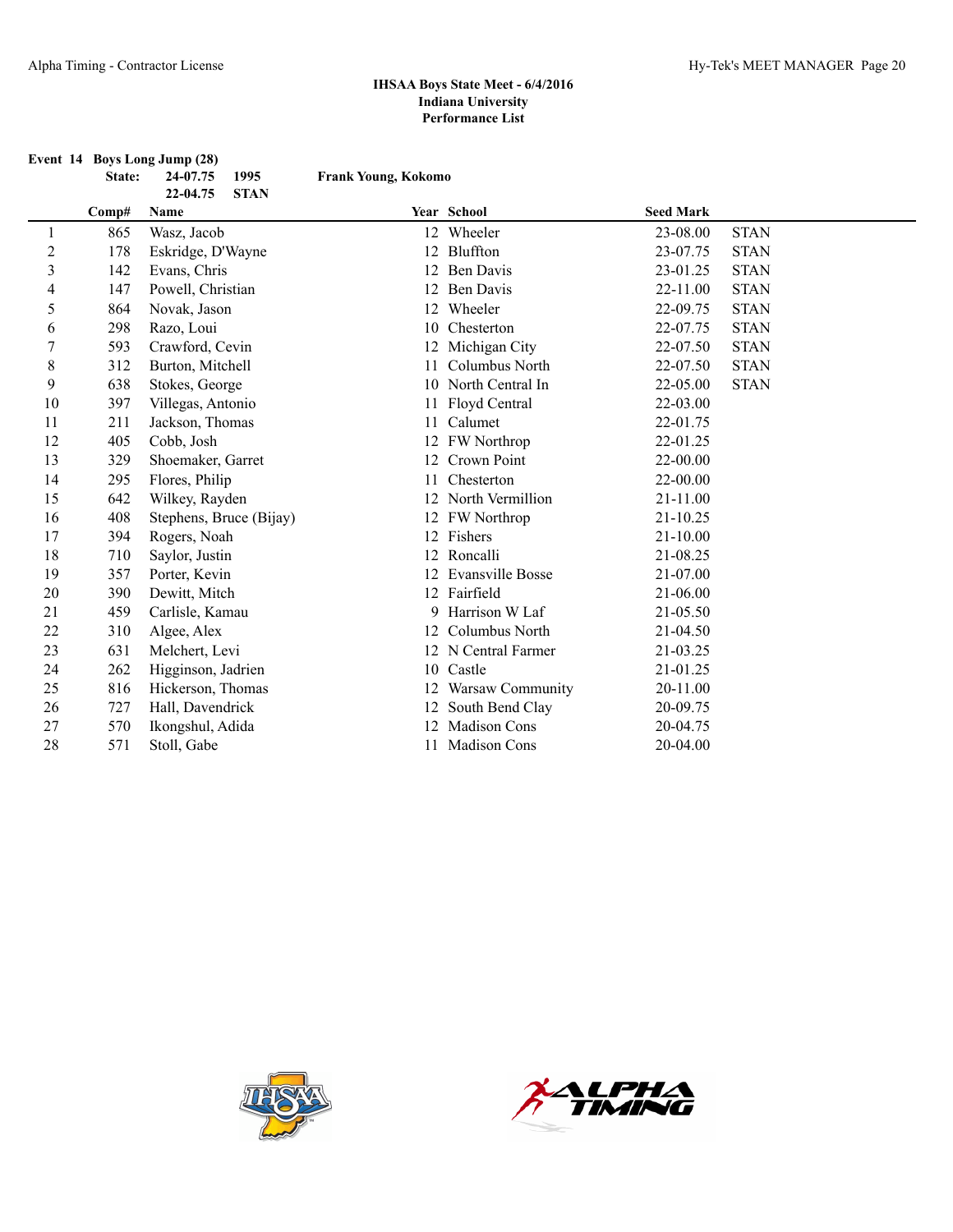|                         |        | Event 13 Boys Shot Put (27)     |                    |                           |                  |             |
|-------------------------|--------|---------------------------------|--------------------|---------------------------|------------------|-------------|
|                         | State: | 1997<br>66-08.50                | Jeremy Allen, Pike |                           |                  |             |
|                         | Comp#  | 54-10.00<br><b>STAN</b><br>Name |                    | Year School               | <b>Seed Mark</b> |             |
| 1                       | 139    | Brewer, Jalil                   | 12                 | Ben Davis                 | 61-08.00         | <b>STAN</b> |
| $\overline{c}$          | 869    | Emberton, Ryder                 | 11                 | Whiteland                 | 59-02.00         | <b>STAN</b> |
| $\overline{\mathbf{3}}$ | 479    | Weathers, Rondell               |                    | 12 Arsenal Tech           | 56-09.00         | <b>STAN</b> |
| 4                       | 307    | Meyers, Rhett                   | 12                 | Columbus East             | 56-01.00         | <b>STAN</b> |
| 5                       | 747    | Wiegand, Peter                  | 12                 | SB St Joseph              | 55-09.00         | <b>STAN</b> |
| 6                       | 208    | Barnes, Joseph                  | 11                 | <b>Brownstown Central</b> | 55-07.50         | <b>STAN</b> |
| 7                       | 153    | Calvin, Logan                   |                    | <b>Bloomington North</b>  | 55-04.75         | <b>STAN</b> |
| 8                       | 457    | Fanta, Trenton                  | 12                 | Hanover Central           | 55-02.00         | <b>STAN</b> |
| 9                       | 654    | Blackwell, Curtis               | 11                 | Norwell                   | 54-05.25         |             |
| 10                      | 582    | Norton, Brett                   |                    | 10 Merrillville           | 54-03.25         |             |
| 11                      | 240    | Jamicich, James                 | 12                 | Carroll FW                | 53-10.25         |             |
| 12                      | 239    | Ifon, Emanuel                   | 12                 | Carroll FW                | 53-07.75         |             |
| 13                      | 586    | Sams, Anthony                   | 11                 | Merrillville              | 53-04.75         |             |
| 14                      | 692    | Johnson, Mike                   |                    | 12 Portage                | 52-07.00         |             |
| 15                      | 344    | Clark, Garrett                  | 12                 | Delphi Community          | 52-06.25         |             |
| 16                      | 798    | Blakey, Justin                  |                    | 12 Warren Central         | 52-05.00         |             |
| 17                      | 461    | Ray, Nick                       |                    | 11 Hobart                 | 52-05.00         |             |
| 18                      | 717    | LeFever, Drew                   | 12                 | South Adams               | 52-01.75         |             |
| 19                      | 769    | Hettinger, Christopher          |                    | 12 TH North Vigo          | 52-01.00         |             |
| 20                      | 643    | Kyle, Mikey                     |                    | 12 Northridge             | 51-06.00         |             |
| 21                      | 875    | Hobbs, Walker                   | 12                 | Whitko                    | 51-05.25         |             |
| 22                      | 832    | Karlaftas, George               |                    | 9 West Lafayette          | 51-05.00         |             |
| 23                      | 524    | Martinez, Ivan                  |                    | 12 Lawrence Central       | 50-00.00         |             |
| 24                      | 252    | Bailey, Bryce                   | 11                 | Castle                    | 49-11.00         |             |
| 25                      | 367    | Shoulders, Adam                 | 11                 | Ev Harrison               | 49-02.00         |             |
| 26                      | 623    | Hartmann, Drew                  |                    | Noblesville               | 48-05.00         |             |
| 27                      | 436    | Sparks, Jacob                   | 12                 | Gibson Southern           | 47-03.00         |             |